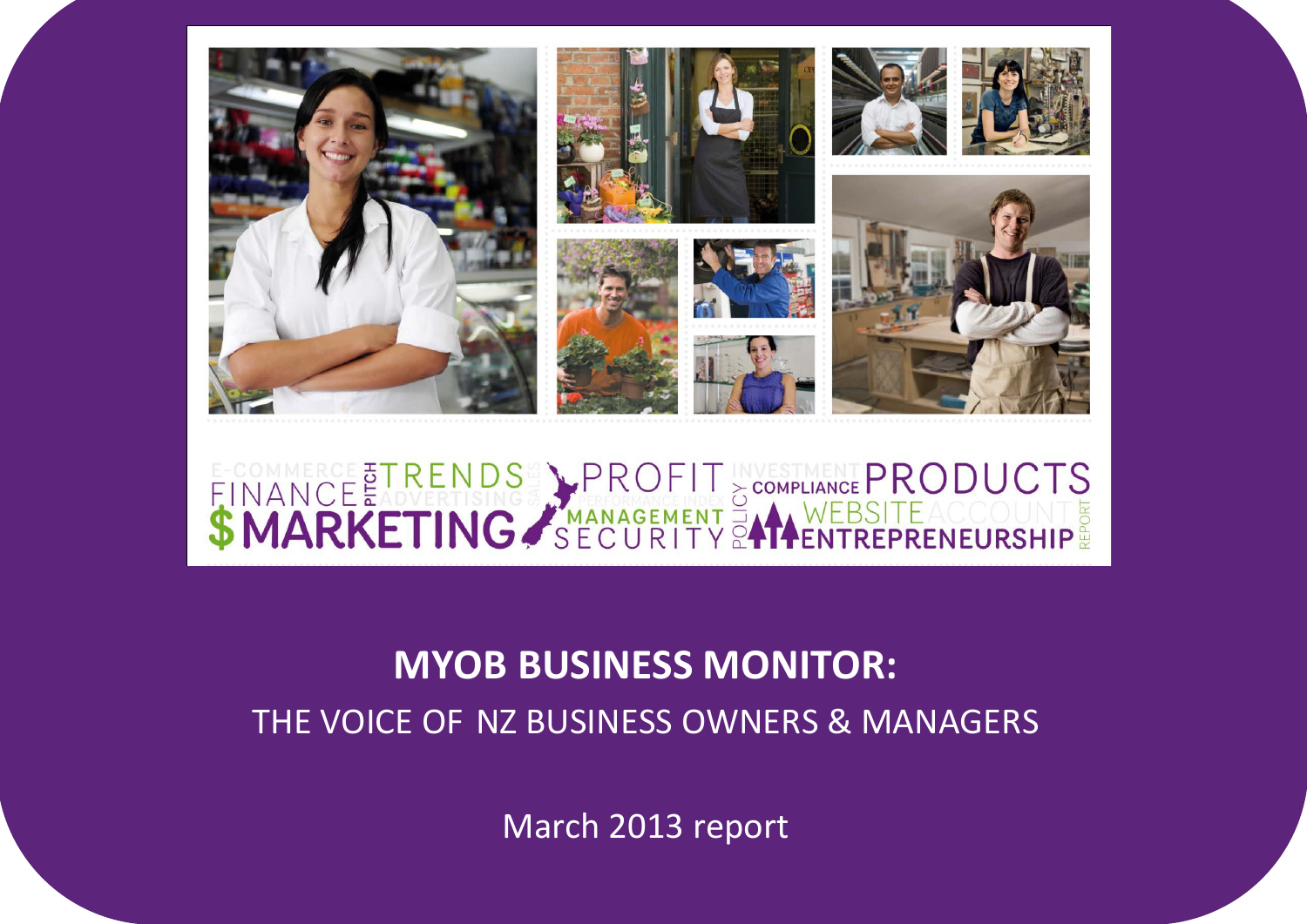# ECONOMIC PERFORMANCE

## **Business conditions remain steady**

In the February 2013 Business Monitor survey on which this report has been based, New Zealand business owners and managers (herein known as 'operators') recorded similar levels of revenue performance over the previous 12 months as they did in the May 2012 survey.

While almost one third (32%) of businesses reported a rise in their revenue over the prior 12 months, just over one quarter (27%) reported a decline. The changes from the previous quarter are not statistically significant, though the graph on the right does appear to show a potentially positive trend.

Christchurch business operators were much more likely to report an increase in revenue over the past 12 months (45%), while rural based businesses continued to lag.



The table below shows the proportion of business operators reporting an increase in revenue over the previous 12 months by location.

|                          | <b>March 2011</b> | September 2011 | <b>March 2012</b> | <b>May 2012</b> | February 2013 |
|--------------------------|-------------------|----------------|-------------------|-----------------|---------------|
| <b>Total New Zealand</b> | 36%               | 30%            | 34%               | 31%             | 32%           |
| <b>Auckland</b>          | 39%               | 30%            | 34%               | 35%             | 32%           |
| Wellington               | 37%               | 27%            | 31%               | 40%             | 33%           |
| <b>Christchurch</b>      | Not asked         | 29%            | 40%               | 28%             | 45%           |
| <b>Rest of NZ</b>        | 33%               | 31%            | 32%               | 26%             | 27%           |
| <b>City/Metro</b>        | 36%               | 30%            | 37%               | 29%             | 38%           |
| <b>Regional/Town</b>     | 38%               | 27%            | 30%               | 33%             | 30%           |
| <b>Rural</b>             | 30%               | 35%            | 35%               | 27%             | 24%           |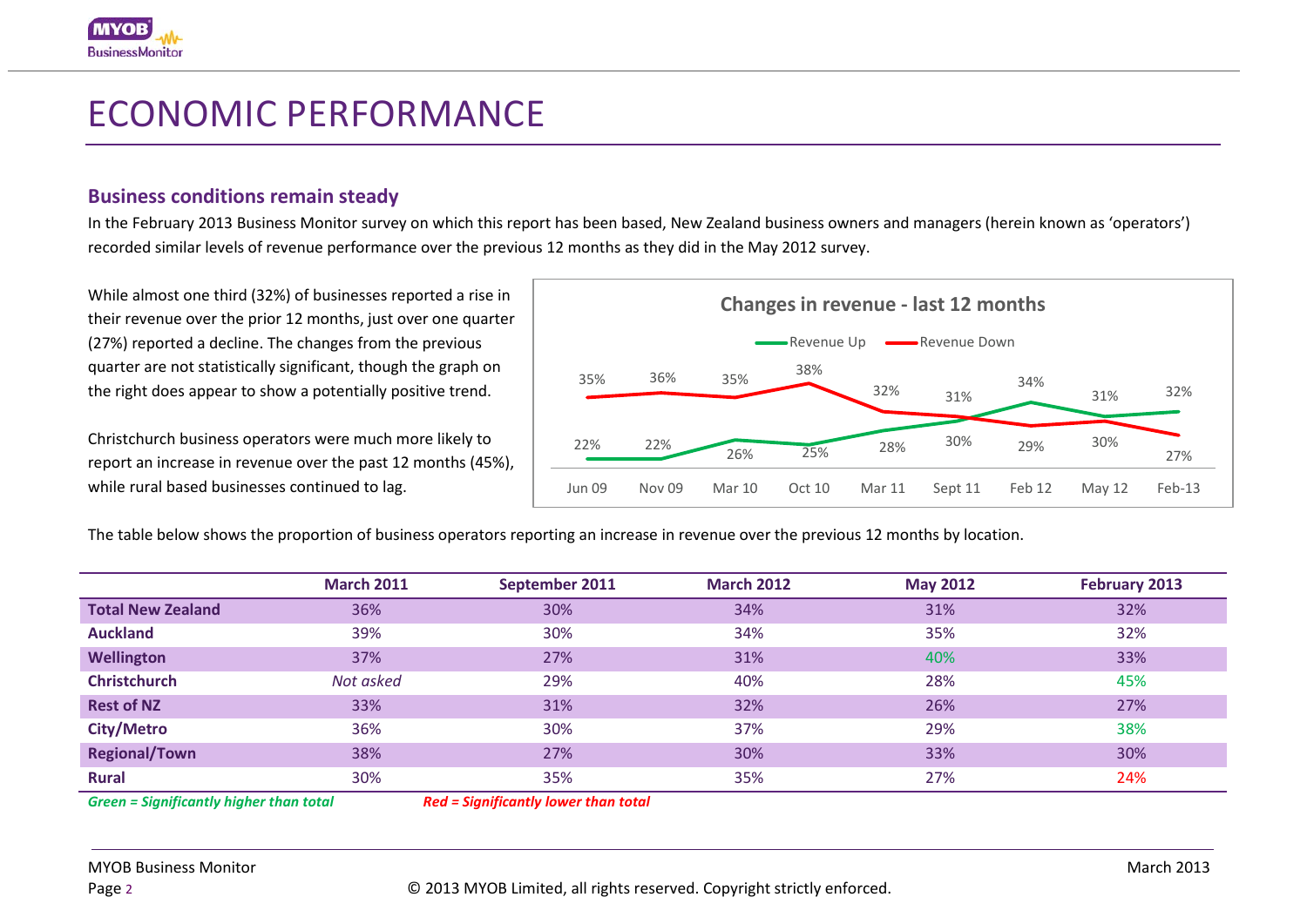# **Rising expectations of near-term economic improvement**

After a series of declines in business operators' expectations of the economy improving in the short-term, this survey showed almost one quarter of businesses (24%) expected an economic improvement over the following 12 months (up from 18% in May 2012).

This optimism was reflected in the proportion of business operators expecting their revenue to rise in the 12 months from February, with 41% now expecting it. This compared to 36% in the previous survey. A similar proportion (42%) expected their revenue to remain steady.

While one-third (33%) of business operators were reporting more work than usual in their pipeline for the following three months, this figure is not statistically different from the previous wave. However, this proportion was much higher than the 19% of operators who had noted less work that usual in their pipeline for the next three months.

As shown in the tables on the following page, business operators in Wellington were more pessimistic than those in other regions about an economic recovery, a rise in revenue (excluding Taranaki) and an improved pipeline. Christchurch operators were the most positive about an economic recovery and a rise in revenue.

Agribusiness operators were less likely than those in other sectors to see more work than usual in their pipeline for the next three months, while those in construction and trades were the most likely. Business operators in finance and insurance were the most likely to expect an increase in revenue over the next 12 months, while those in transport, postal and warehousing were the least likely.



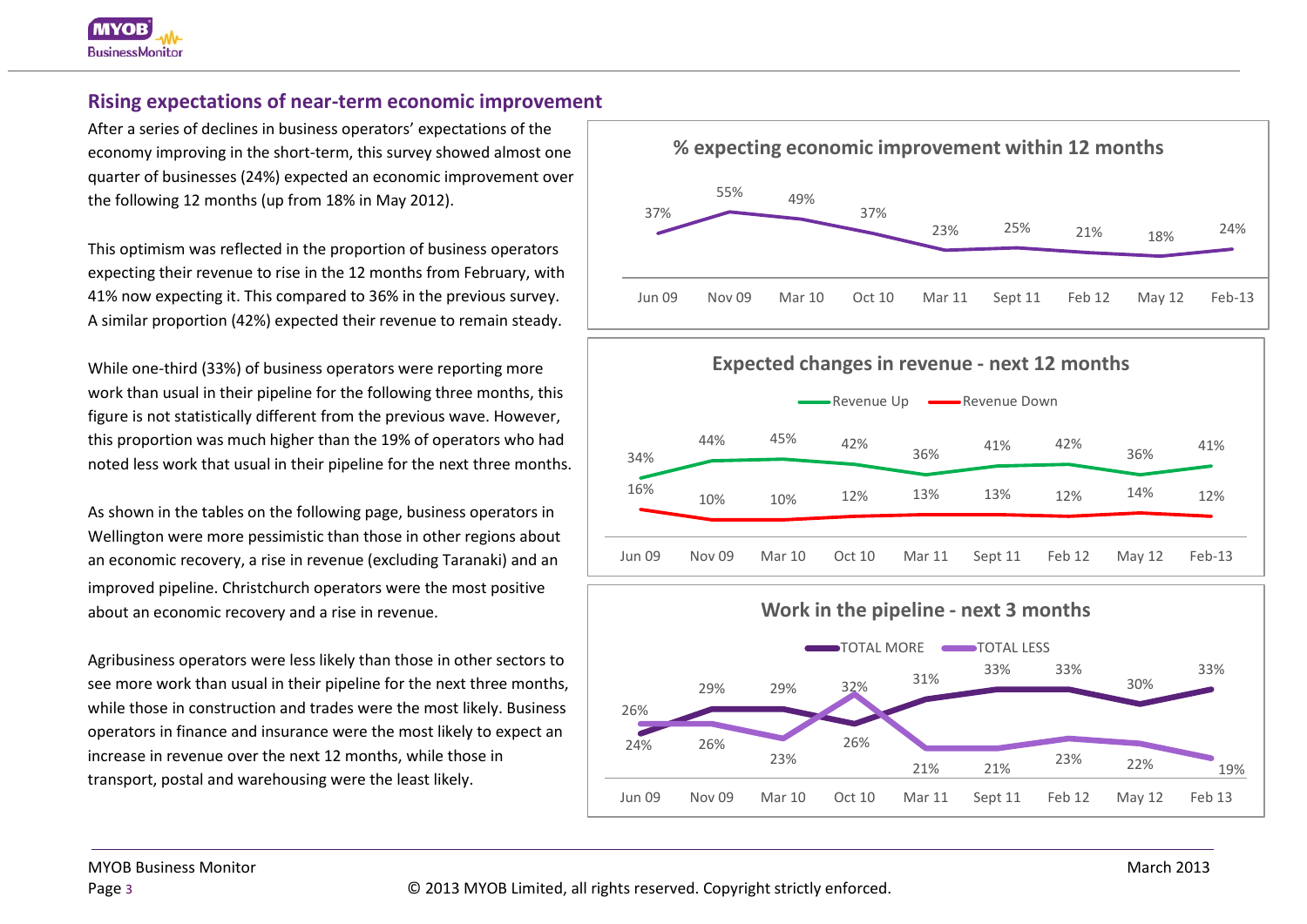#### **Expectations by location**

|                                         | % Expecting Economic Improvement     | % Expecting Increase in Revenue in | % Reporting More in Pipeline in |
|-----------------------------------------|--------------------------------------|------------------------------------|---------------------------------|
|                                         | in next 12 months                    | next 12 months                     | next 3 Months                   |
| <b>Total NZ</b>                         | 24%                                  | 41%                                | 33%                             |
| <b>Northland</b>                        | 21%                                  | 39%                                | 35%                             |
| <b>Auckland</b>                         | 30%                                  | 45%                                | 34%                             |
| <b>Waikato</b>                          | 20%                                  | 32%                                | 29%                             |
| <b>Bay of Plenty</b>                    | 12%                                  | 39%                                | 35%                             |
| <b>Gisborne/Hawkes Bay</b>              | 26%                                  | 40%                                | 38%                             |
| <b>Taranaki</b>                         | 15%                                  | 27%                                | 36%                             |
| Manawatu-Wanganui                       | 17%                                  | 31%                                | 37%                             |
| <b>Wellington</b>                       | 15%                                  | 31%                                | 18%                             |
| <b>Christchurch</b>                     | 34%                                  | 57%                                | 35%                             |
| <b>Otago &amp; Southland</b>            | 21%                                  | 36%                                | 39%                             |
| Croon - Cianificantly biobor than total | Dad - Cianificantly lower than total |                                    |                                 |

*Green = Significantly higher than total Red = Significantly lower than total*

#### **Expectations by industry type**

| % Expecting Economic Improvement | % Expecting Increase in Revenue in | % Reporting More in Pipeline in |
|----------------------------------|------------------------------------|---------------------------------|
| in next 12 months                | next 12 months                     | next 3 Months                   |
| 24%                              | 46%                                | 32%                             |
|                                  |                                    |                                 |
| 26%                              | 39%                                | 43%                             |
| 35%                              | 59%                                | 44%                             |
| 20%                              | 37%                                | 30%                             |
| 23%                              | 35%                                | 29%                             |
| 26%                              | 42%                                | 45%                             |
| 15%                              | 32%                                | 21%                             |
|                                  |                                    |                                 |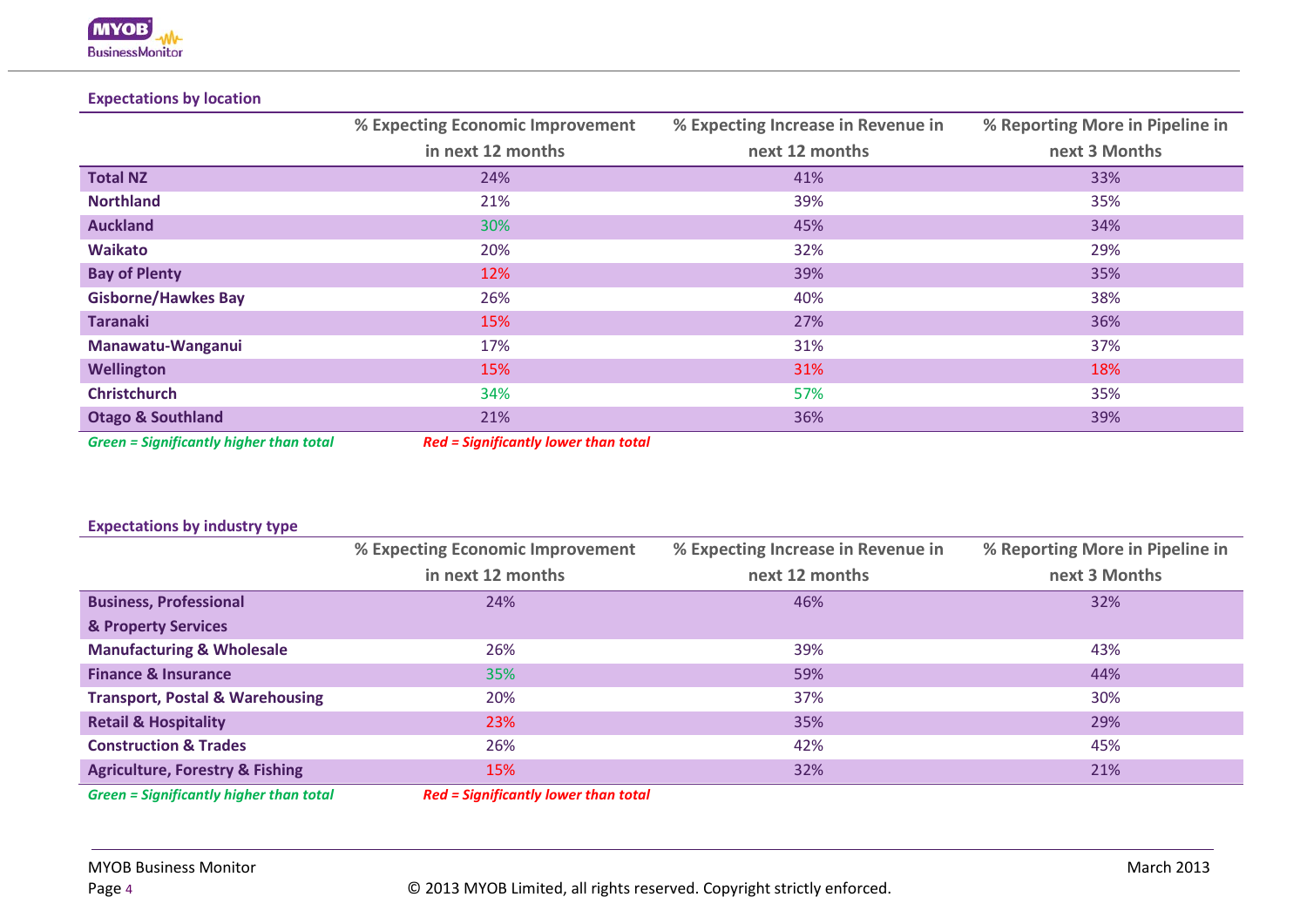## **Investment intentions show emphasis on customer base**

The focus for New Zealand businesses in this latest wave of research was on customer retention strategies, with 36% of business operators planning to invest more in customer retention. 51% planned to keep their spend on this steady, while only 3% planned to decrease their spend and 11% were unsure.

While customer retention remained the top priority, customer acquisition strategies are becoming increasingly important with 33% of business operators planning to invest more in this area. This was up four percentage points on the May 2012 survey. 47% planned to keep their spend steady.

Compared to the May 2012 survey, fewer business operators were planning to employ part time staff (11% compared to 17%) or increase spend on online marketing activities (17% compared to 22%). However, there was a slight increase in business operators planning to spend on IT systems and processes (20% compared to 17%) and on business advisers (16% compared to 13%).

#### **Key differences**

Across almost all areas, those more likely to be increasing investments included:

- Generation Y business operators, particularly compared to Traditionalists
- Businesses employing staff, compared to non-employing businesses
- Businesses with a website
- Auckland based business, particularly compared to Wellington based and rural businesses
- Manufacturing & Wholesale and Retail & Hospitality businesses

Industry sector and location differences are shown on the tables overleaf.

# **Plans for increased investment**

Focus on customer retention strategies

Focus on customer acquisition strategies

The number or variety of products or services offered by your business

> Your prices and margins on products/services sold

The sales of products /services offline

The sale of products /services online

Investment in IT systems & processes

The amount you pay the employees in your business

> The \$ value of spending on online marketing/advertising

Working with business advisers (e.g. Accountant) to enhance your business

The \$ value of spending on marketing and advertising offline

> The number of part time or casual employees in your business

The number of full time employees in your business



 $\blacksquare$  Feb-13  $\blacksquare$  May 12  $\blacksquare$  Feb 12  $\blacksquare$  Sept 11

Page 5 © 2013 MYOB Limited, all rights reserved. Copyright strictly enforced.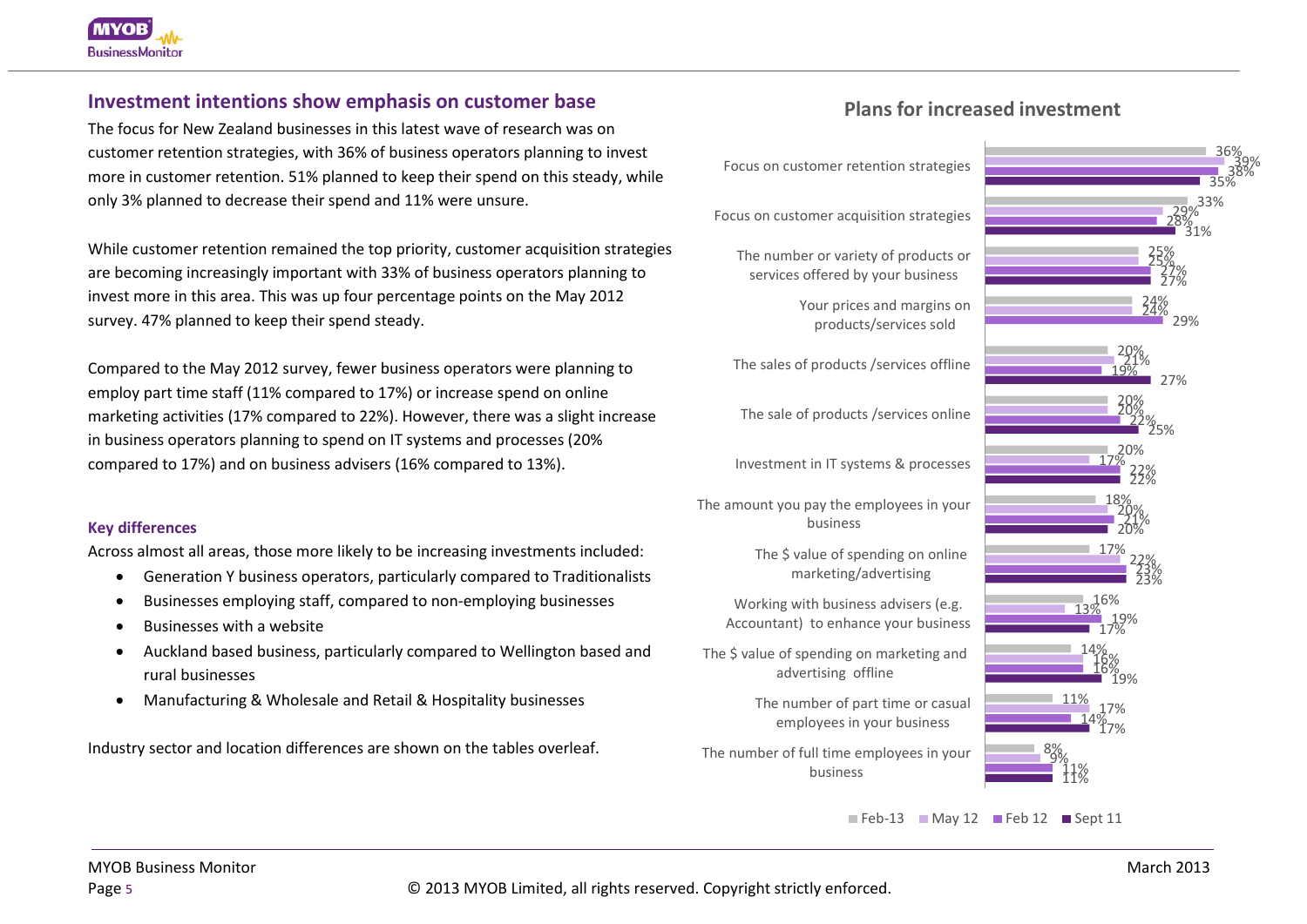

#### **Investment by location**

|                                                 | <b>TOTAL NZ</b> | <b>Auckland</b> | <b>Wellington</b> | <b>Christchurch</b> | <b>Rest of NZ</b> |
|-------------------------------------------------|-----------------|-----------------|-------------------|---------------------|-------------------|
| No. of full time employees                      | 8%              | 14%             | 4%                | 10%                 | 5%                |
| No. of part time/casual staff                   | 11%             | 13%             | 3%                | 13%                 | 12%               |
| <b>Amount paid employees</b>                    | 18%             | 22%             | 9%                | 25%                 | 15%               |
| No. or variety of products offered              | 25%             | 32%             | 21%               | 27%                 | 21%               |
| <b>Working with business advisors</b>           | 16%             | 19%             | 11%               | 13%                 | 15%               |
| Sale of products/services online                | 20%             | 24%             | 14%               | 14%                 | 19%               |
| Sale of products/services offline               | 20%             | 27%             | 14%               | 27%                 | 16%               |
| Prices/margin on products/services              | 24%             | 23%             | 29%               | 35%                 | 21%               |
| <b>Customer retention strategies</b>            | 36%             | 44%             | 33%               | 32%                 | 32%               |
| <b>Customer acquisition strategies</b>          | 33%             | 44%             | 32%               | 31%                 | 27%               |
| <b>Investment in IT systems &amp; processes</b> | 20%             | 26%             | 12%               | 20%                 | 17%               |
| <b>Value of online marketing</b>                | 17%             | 22%             | 19%               | 14%                 | 14%               |
| <b>Value of offline marketing</b>               | 14%             | 18%             | 10%               | 11%                 | 12%               |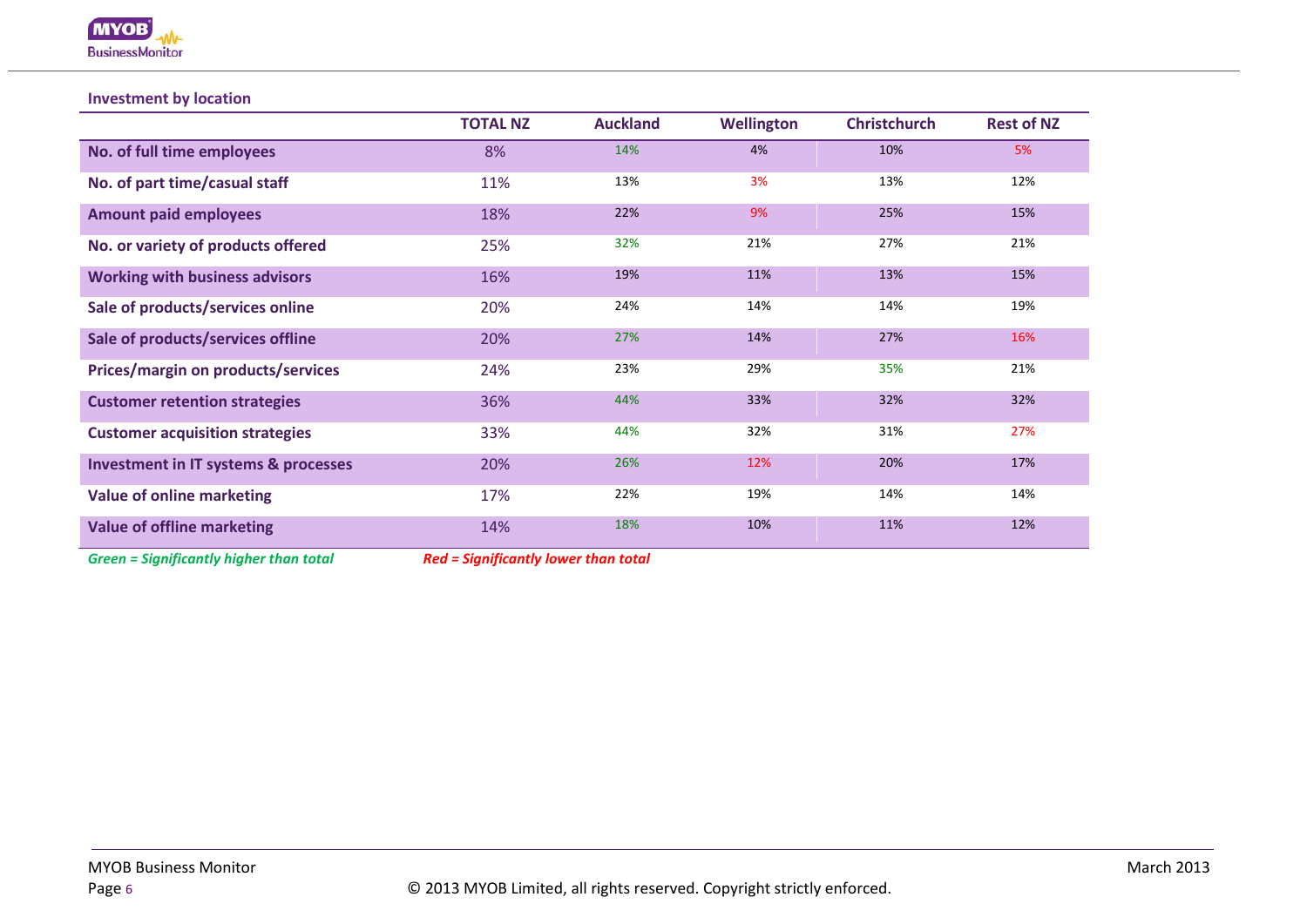

#### **Investment by industry type**

|                                                    | <b>Business,</b><br><b>Professional &amp;</b><br><b>Property Services</b> | <b>Manufacturing</b><br>& Wholesale | <b>Finance &amp;</b><br>Insurance | o<br>$\circ$<br><b>Transport, Postal &amp;</b><br><b>Warehousing</b> | <b>Retail &amp;</b><br><b>Hospitality</b> | <b>Construction</b><br>& Trades | Agriculture,<br>Forestry &<br><b>Fishing</b> |
|----------------------------------------------------|---------------------------------------------------------------------------|-------------------------------------|-----------------------------------|----------------------------------------------------------------------|-------------------------------------------|---------------------------------|----------------------------------------------|
| No. of full time employees                         | 5%                                                                        | 7%                                  | 16%                               | 12%                                                                  | 12%                                       | 15%                             | 7%                                           |
| No. of part time/casual staff                      | 7%                                                                        | 20%                                 | 13%                               | 8%                                                                   | 17%                                       | 12%                             | 13%                                          |
| <b>Amount paid employees</b>                       | 12%                                                                       | 25%                                 | 23%                               | 17%                                                                  | 27%                                       | 21%                             | 22%                                          |
| No. or variety of products offered                 | 17%                                                                       | 57%                                 | 34%                               | 20%                                                                  | 38%                                       | 24%                             | 11%                                          |
| <b>Working with business advisors</b>              | 15%                                                                       | 27%                                 | 35%                               | 13%                                                                  | 12%                                       | 10%                             | 13%                                          |
| Sale of products/services online                   | 17%                                                                       | 36%                                 | 31%                               | 16%                                                                  | 29%                                       | 10%                             | 8%                                           |
| Sale of products/services offline                  | 14%                                                                       | 33%                                 | 36%                               | 19%                                                                  | 27%                                       | 20%                             | 13%                                          |
| Prices/margin on products/services                 | 25%                                                                       | 33%                                 | 0%                                | 31%                                                                  | 30%                                       | 30%                             | 19%                                          |
| <b>Customer retention strategies</b>               | 32%                                                                       | 53%                                 | 63%                               | 52%                                                                  | 47%                                       | 31%                             | 12%                                          |
| <b>Customer acquisition strategies</b>             | 31%                                                                       | 48%                                 | 62%                               | 37%                                                                  | 50%                                       | 32%                             | 9%                                           |
| <b>Investment in IT systems &amp;</b><br>processes | 20%                                                                       | 33%                                 | 44%                               | 12%                                                                  | 15%                                       | 17%                             | 12%                                          |
| Value of online marketing                          | 17%                                                                       | 15%                                 | 35%                               | 5%                                                                   | 23%                                       | 17%                             | 5%                                           |
| Value of offline marketing                         | 15%                                                                       | 11%                                 | 21%                               | 2%                                                                   | 20%                                       | 13%                             | 7%                                           |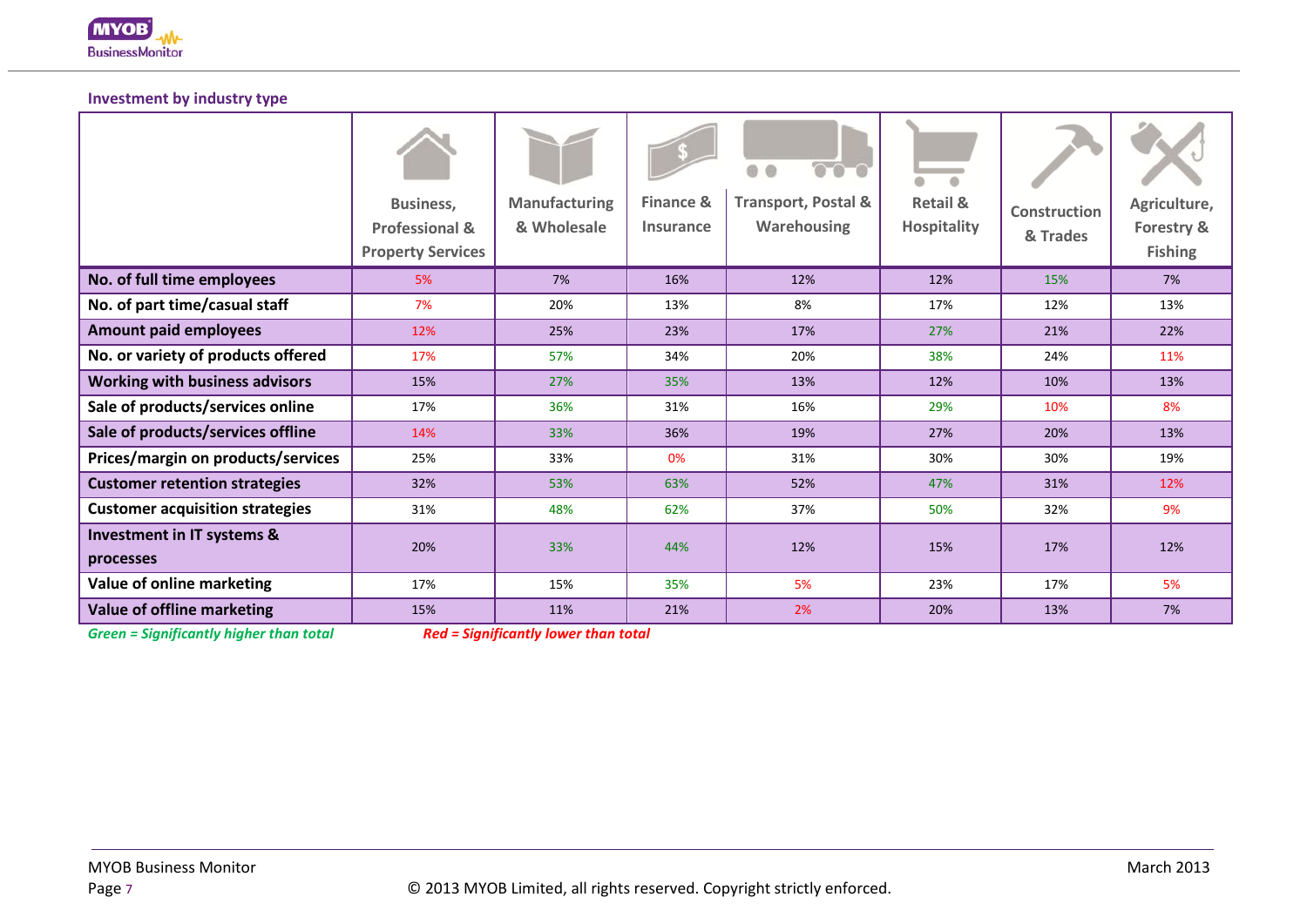### **Similar business pressures expected**

When respondents were asked what elements of the business environment they expected to cause an extreme amount or quite a lot of pressure on their business in the next 12 months, fuel prices again came out on top. However, while this was the equal topmost pressure point at 27% – along with cashflow, its impact has significantly dropped since the last survey to levels not seen since November 2010.

There was no significant change in the percentage of operators seeing cashflow as a significant pressure, however, this was its first time ranked at (tied) number one.

Price margins and profitability followed (24%), and attracting new customers (24%), then competitive activity (23%).

#### **Fuel prices**

Looking at categories of businesses, fuel prices were a greater pressure for:

- Gen Y, particularly compared to Traditionalists
- Transport, postal and warehousing, and agriculture, forestry and fishing

#### **Cash flow**

Cash flow was a greater pressure for:

- Gen Y, particularly compared to Traditionalists
- Establishing businesses
- Businesses who reported a revenue fall in the previous 12 months

#### **Price margins and profitability**

Price margins and profitability was a greater pressure to:

- Businesses with revenue of  $$1 5$  million
- Businesses with 20 199 employees
- Businesses who reported a revenue fall in the previous 12 months

### **Pressure points - next 12 months**



 $\blacksquare$  Feb-13  $\blacksquare$  Mav-12  $\blacksquare$  Feb-12  $\blacksquare$  Sep-11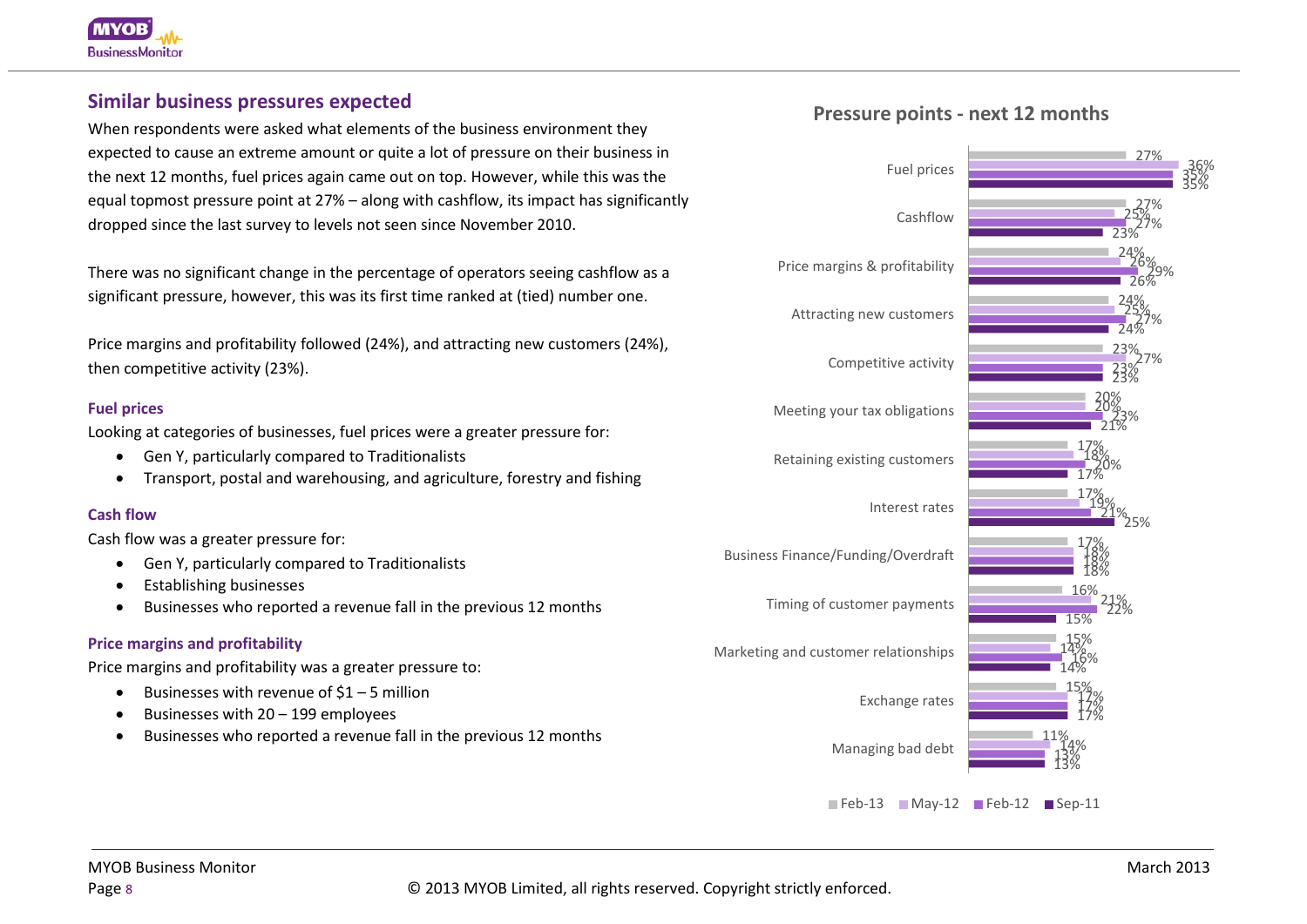

#### **Attracting new customers**

Attracting new customers was a greater pressure for:

- Businesses with more than 5 employees
- Businesses based in Auckland
- Businesses with lower revenue in the previous 12 months

#### **Competitive activity**

Competitive activity was a greater pressure for:

- Businesses with more than 5 employees
- Metropolitan based businesses
- Businesses with a website

|                                                      | Business,<br><b>Professional &amp;</b><br><b>Property Services</b> | <b>Manufacturing</b><br>& Wholesale | <b>Finance &amp;</b><br><b>Insurance</b> | <b>Transport, Postal</b><br>& Warehousing | $\bullet$<br>۰<br><b>Retail &amp;</b><br><b>Hospitality</b> | Construction<br>& Trades | Agriculture,<br><b>Forestry &amp; Fishing</b> |
|------------------------------------------------------|--------------------------------------------------------------------|-------------------------------------|------------------------------------------|-------------------------------------------|-------------------------------------------------------------|--------------------------|-----------------------------------------------|
| <b>Fuel prices</b>                                   | 18%                                                                | 36%                                 | 10%                                      | 54%                                       | 26%                                                         | 37%                      | 40%                                           |
| <b>Cashflow</b>                                      | 24%                                                                | 31%                                 | 24%                                      | 15%                                       | 33%                                                         | 31%                      | 29%                                           |
| Price margins & profitability                        | 21%                                                                | 24%                                 | 13%                                      | 24%                                       | 32%                                                         | 24%                      | 34%                                           |
| <b>Attracting new customers</b>                      | 28%                                                                | 34%                                 | 25%                                      | 34%                                       | 29%                                                         | 19%                      | 4%                                            |
| <b>Competitive activity</b>                          | 21%                                                                | 28%                                 | 32%                                      | 26%                                       | 28%                                                         | 22%                      | 17%                                           |
| <b>Meeting your tax obligations</b>                  | 18%                                                                | 18%                                 | 11%                                      | 18%                                       | 22%                                                         | 24%                      | 21%                                           |
| <b>Retaining existing customers</b>                  | 21%                                                                | 18%                                 | 15%                                      | 22%                                       | 21%                                                         | 14%                      | 5%                                            |
| Interest rates                                       | 16%                                                                | 23%                                 | 27%                                      | 14%                                       | 18%                                                         | 16%                      | 23%                                           |
| <b>Business Finance/Funding/</b><br><b>Overdraft</b> | 16%                                                                | 14%                                 | 19%                                      | 16%                                       | 19%                                                         | 17%                      | 20%                                           |
| Timing of customer payments                          | 14%                                                                | 21%                                 | 16%                                      | 12%                                       | 11%                                                         | 27%                      | 13%                                           |
| <b>Marketing and customer</b><br>relationships       | 18%                                                                | 12%                                 | 16%                                      | 15%                                       | 21%                                                         | 10%                      | 6%                                            |
| <b>Exchange rates</b>                                | 8%                                                                 | 14%                                 | 13%                                      | 9%                                        | 18%                                                         | 6%                       | 41%                                           |
| <b>Managing bad debt</b>                             | 8%                                                                 | 20%                                 | 13%                                      | 13%                                       | 8%                                                          | 17%                      | 10%                                           |

#### **Pressure points by industry**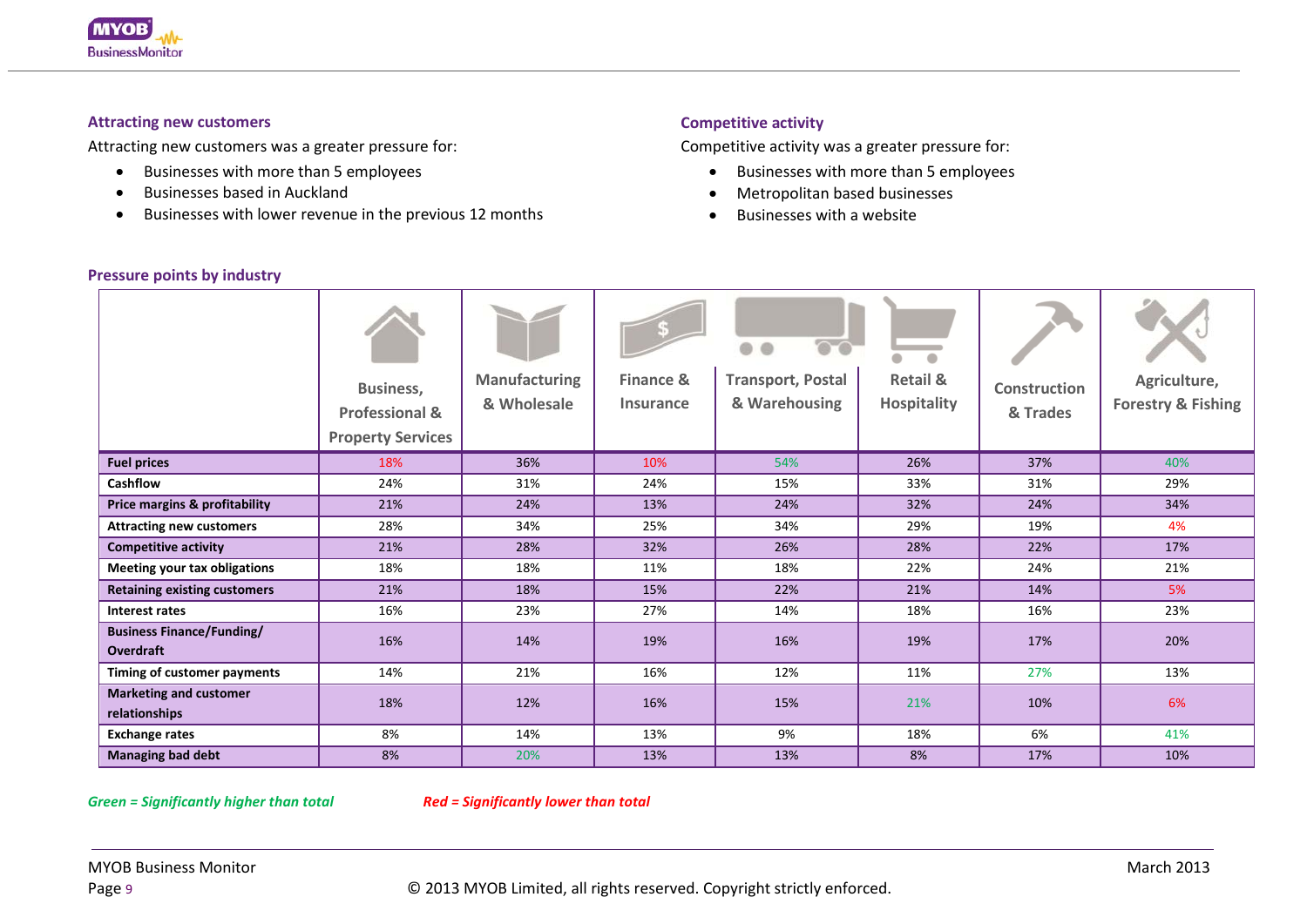#### **Personal & business sacrifices are common**

Just under three quarters of the business operators surveyed (73%) had made some kind of sacrifice to support the business since starting it. The most common was taking on another job or work outside the business, with over half (57%) stating they had. Sacrificing holidays was also frequently mentioned, with 44% stating they had not had any holidays at all.

Delaying the purchase or updating of equipment and other technology ranked third, at 39%.The larger the business, the less likely they were to delay technology updates. Businesses employing 0-19 employees were more than twice as likely to state they sacrificed technology purchases and updates than larger businesses.

Generational differences were also evident. Gen Y business operators were more likely to have worked extra hours (35%) and postponed sustainability measures (45%). Traditionalists were more likely to have taken fewer holidays (35%), while Gen X business operators were more likely to have worked extra hours (25%) or taken a job outside the business (64%).

**Sacrifices made to support the business**

| Taken on another job or work outside the business                  | 57%   |
|--------------------------------------------------------------------|-------|
| Not taken any holidays at all                                      | 44%   |
| Delayed investment in new equipment or technology                  | 39%   |
| Postponed or cancelled sustainability measures in the business     | 30%   |
| Sold a property or other assets to put more cash into the business | 25%   |
| <b>Taken fewer holidays</b>                                        | 18%   |
| Worked extra hours in the business                                 | 18%   |
| Retrenched one or more full-time employees                         | 17%   |
| <b>Cut back on family/household expenses</b>                       | 13%   |
| Moved child/children from private to public school                 | 9%    |
| Cut full time employee working hours back to part-time             | 8%    |
| Cut back on/not used contractors/casuals/part-time employees       | 6%    |
| Missed an important family occasion to work in the business        | $1\%$ |
| Have not needed to make any sacrifices to help business            | 27%   |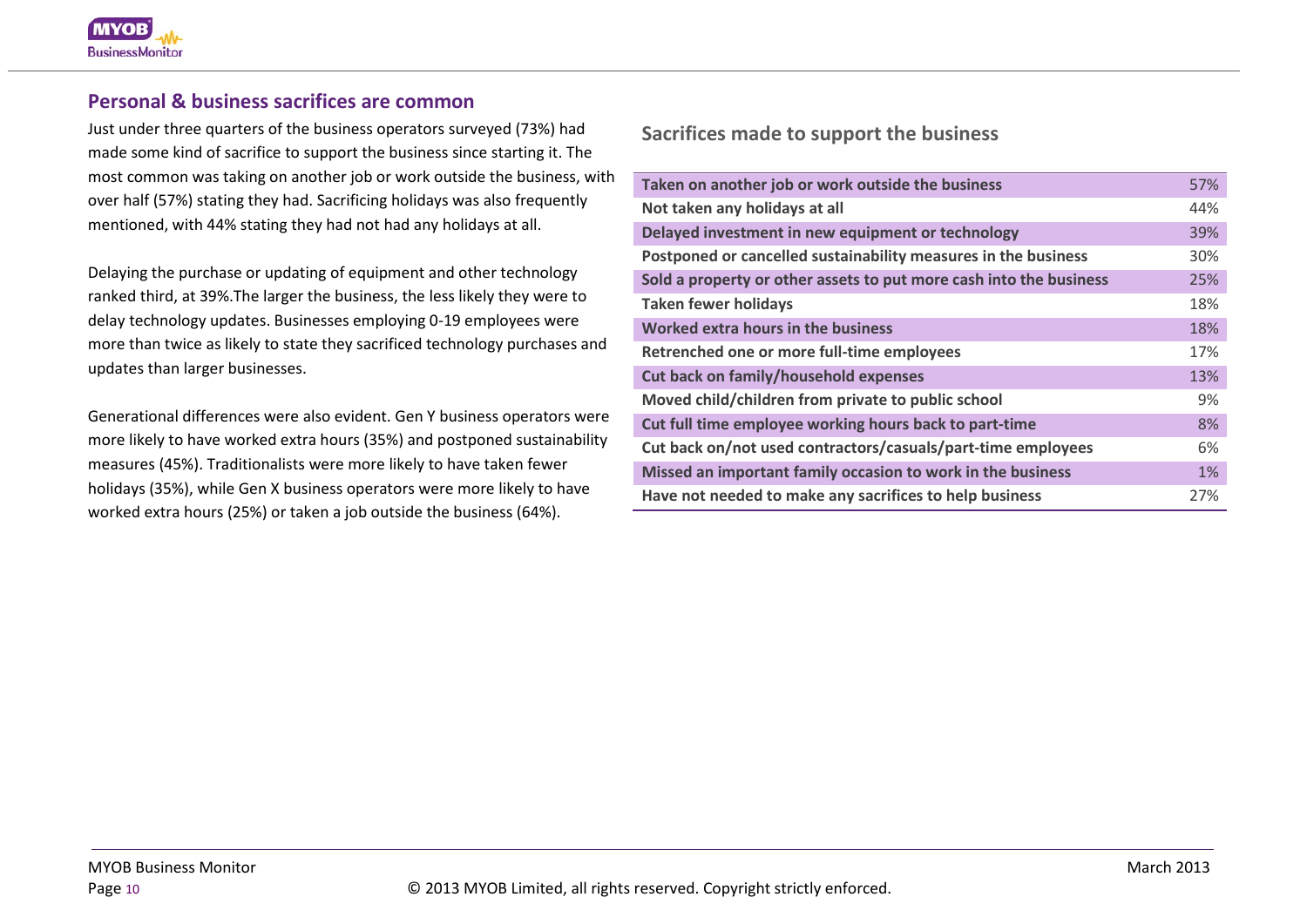

## **Hours worked in the business**

While on average business operators worked 38 hours a week in the business, over one quarter (27%) worked more than 50 hours.

#### **Key differences in hours worked – who worked most**

- Females worked on average 36.1 hours compared to the 40.6 hours of their male counterparts.
- Traditionalists were more likely to work part-time, and worked 30.3 hours compared to 39.5 hours for business operators aged under 65 years.
- As the number of employees increased, so did the average hours worked (see chart opposite).
- Christchurch business operators worked 42.2 hours, more than their Auckland counterparts, who worked 35.6 hours
- Rural business operators worked 43.8 hours.
- Business operators with a website worked 7.5 hours more per week than those without a website (43.5 hours compared to 36 hours).
- Transport, postal and warehousing business operators worked 50.7 hours, retail and hospitality operators worked 46.5 hours and agriculture, forestry and fishing operators worked 44.3 hours. This compared to only 31.9 hours for those in business, professional and property services.

#### **Average hours worked per week**



# **Average hours worked by no. of employees**

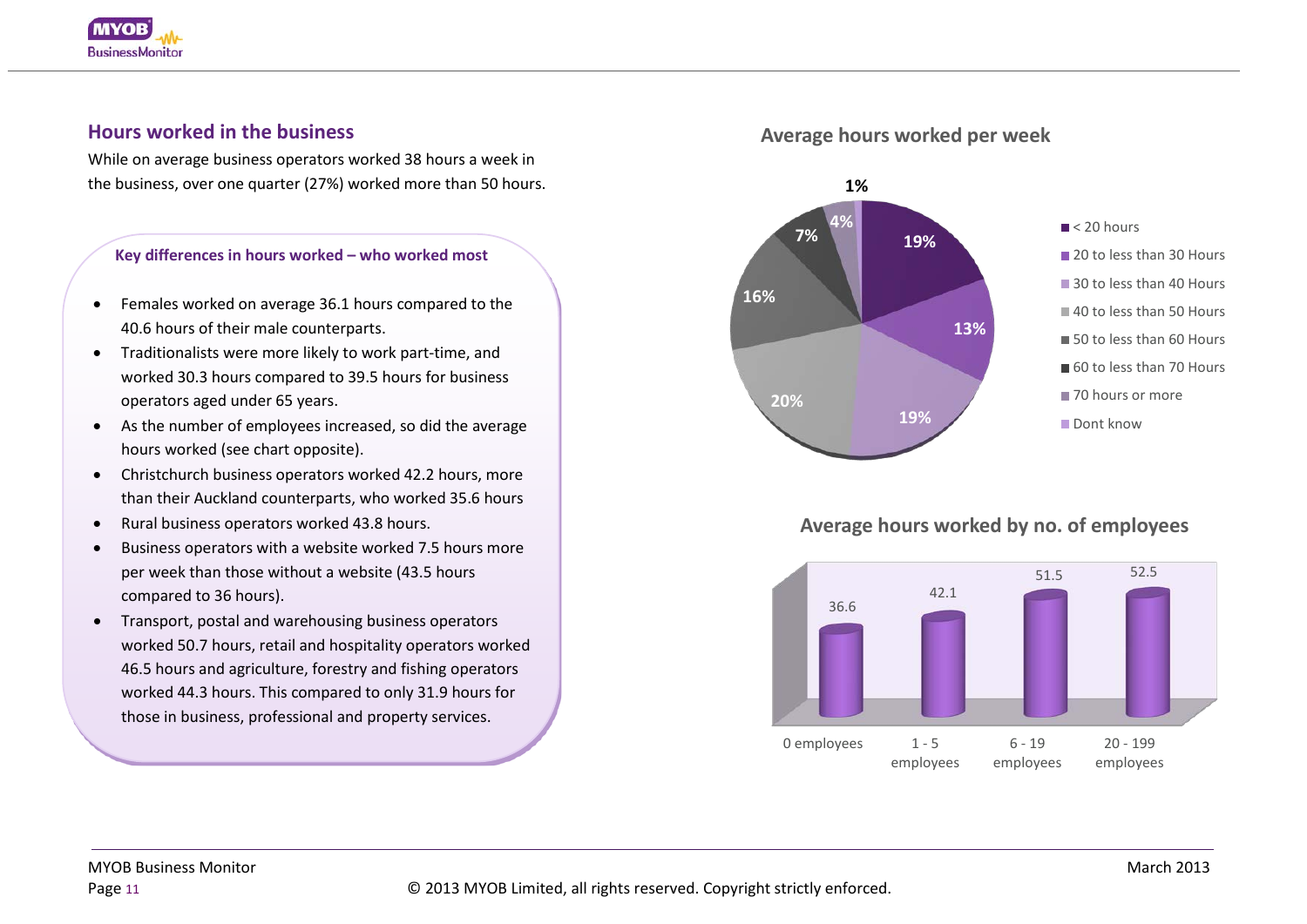

# ONLINE ECONOMY & CLOUD COMPUTING

#### **Cloud computing take-up still low**

This survey, 16% of business operators stated they were using cloud computing (compared to 14% in the previous wave). Again there were some significant differences within business categories, such as:

- Businesses with a website were more likely to be using cloud computing (25%, compared to only 12% of businesses without)
- Metropolitan based businesses were much more likely to be using cloud too (23% compared to 8% of rural businesses)

The most common reason why businesses used cloud was the ability to access data from whatever location they wanted (68%).

Interestingly, the proportion citing better security online has increased since the previous survey, with almost half (49%, up on 34%) indicating this as a reason for using cloud. The ability for team members to work remotely was the third most stated reason at 42%.

Business operators were asked what business tasks they used cloud computing for. The most frequently mentioned tasks were:

- Email (59%)
- File back-up (49%)
- File storage (46%)
- Online banking (45%)
- File sharing (39%)
- Accounting (39%)

| Reasons for using cloud computing                                                        | <b>May 2012</b><br>$(n=150)$ | <b>Feb 2013</b><br>$(n=189)$ |
|------------------------------------------------------------------------------------------|------------------------------|------------------------------|
| It gives us the ability to work on our data from whatever                                | 59%                          | 68%                          |
| locations we want, or need, to work from                                                 |                              |                              |
| Our data is better protected and safer online via one or                                 | 34%                          | 49%                          |
| more servers rather than via my own server                                               |                              |                              |
| It enables one or more of our team members to work                                       | 43%                          | 42%                          |
| remotely at times when they want to or need to                                           |                              |                              |
| It enables my accounting software to receive a direct                                    | 21%                          | 36%                          |
| feed of my bank account transactions                                                     |                              |                              |
| So I don't have to install software on my computer                                       | 28%                          | 29%                          |
| It enables our employees and me to be more productive                                    | N/A                          | 29%                          |
| It enables us to reduce the number/range of IT issues we<br>have to deal with personally | 31%                          | 27%                          |
| The cost of our IT software and service is more affordable                               | 24%                          | 27%                          |
| It's faster than our previous networking and servers or<br>computers were                | 13%                          | 24%                          |
| The cost of our IT software and services is more flexible                                | 22%                          | 21%                          |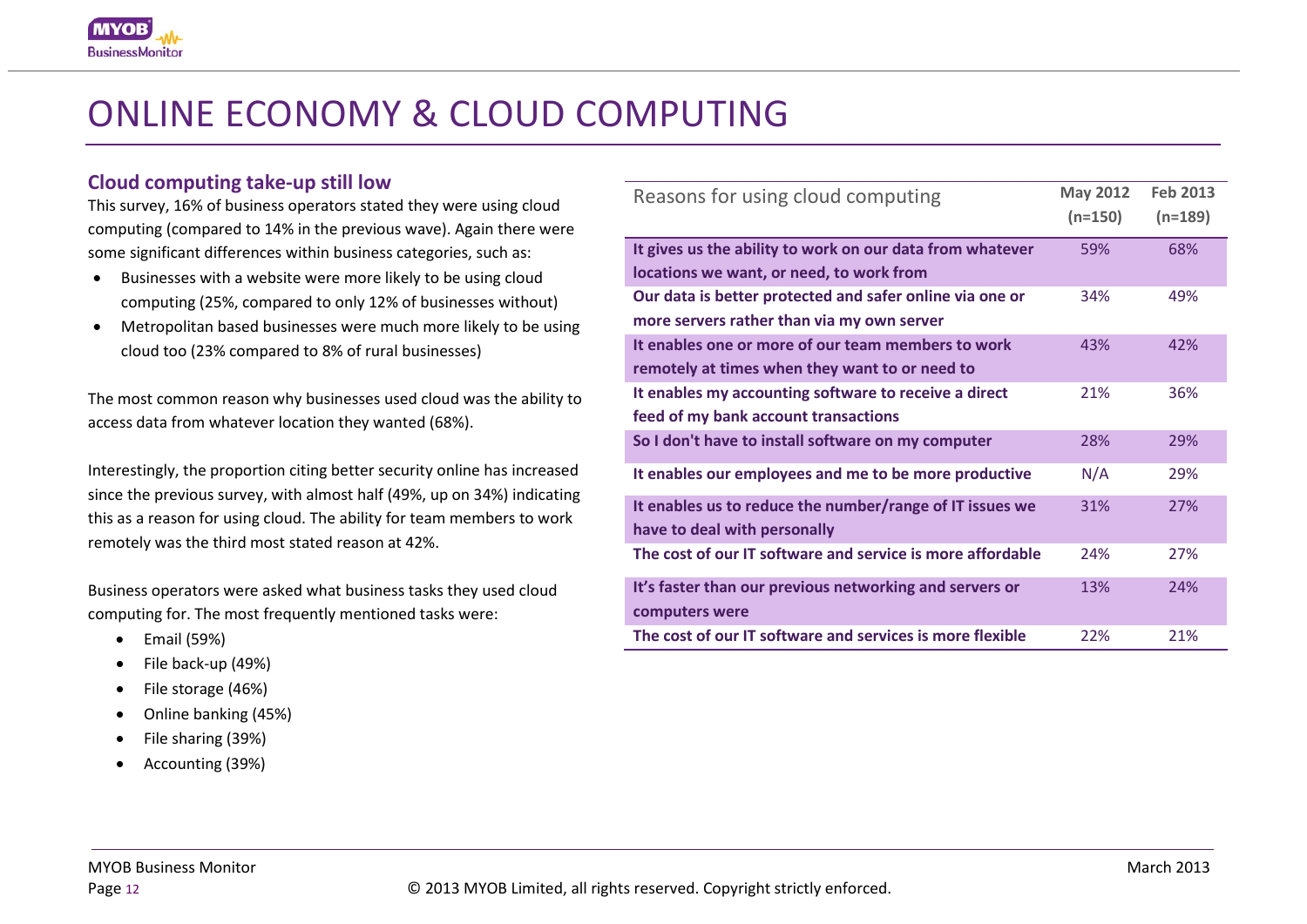

Business operators who were not currently using cloud computing were asked the reasons for not doing so. Overall, the key issue (mentioned by one third of business operators) was lack of knowledge.

Agriculture, forestry and fishing businesses were the only industry group not to place this issue first, more frequently mentioning not being tech savvy as the reason for not using cloud computing. These businesses tended to be in rural rather than metropolitan locations.

|                                                                                   | <b>May 2012</b> | <b>Feb 2013</b> |
|-----------------------------------------------------------------------------------|-----------------|-----------------|
| Reasons for not yet taking up cloud computing                                     | $(n=773)$       | $(n=804)$       |
| I don't know enough about all of the issues around it to make the right           | 31%             | 33%             |
| business decisions about it                                                       |                 |                 |
| I am not very tech-savvy and don't feel confident about even starting to look at  | 19%             | 22%             |
| it for my business                                                                |                 |                 |
| I'm unsure of the safety of storing my data in one or more servers or             | 19%             | 19%             |
| computers overseas                                                                |                 |                 |
| It is of interest, but there are many more important other business priorities to | 18%             | 18%             |
| take care of first                                                                |                 |                 |
| I'm unsure our business data would be as secure in the cloud as it is on our      | 17%             | 18%             |
| own server(s) or computer/s                                                       |                 |                 |
| I'm unsure who actually has ownership of our business data in the cloud           | 12%             | 15%             |
| I think it is a passing phase in which the business doesn't need to get involved  | 4%              | 5%              |
| <b>Some Other Reason</b>                                                          | 16%             | 17%             |
| Don't know                                                                        | 12%             | 12%             |

#### **Business website ownership steady but low**

The proportion of businesses with a website has remained statistically constant since November 2010. The survey found 34% of businesses had a website, but size of business was a significant factor. Sole operators (26%) were less likely to have a website than businesses with more than five employees (74%).

Traditionalists were less likely to have a website (16% compared to 36% of remaining business operators). Auckland business operators on the other hand were much more likely to have a website (43% compared to 27% of businesses outside the three main cities). Businesses using cloud computing were also more likely to have a website (52% compared to 30% who were not in the cloud).

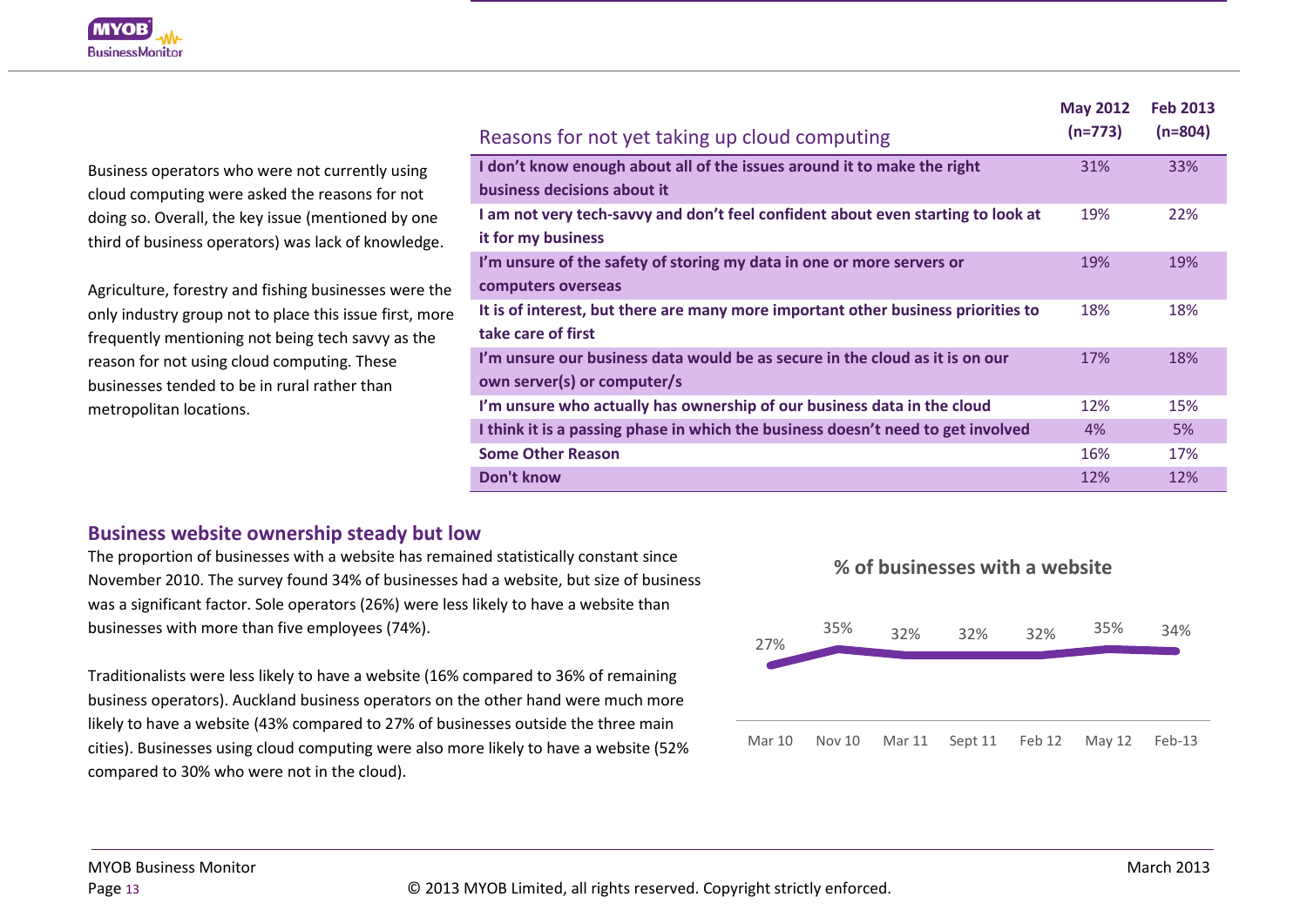

Key industry differences with website ownership are shown in the table below. While manufacturing and wholesale, and retail and hospitality, business operators were much more likely to have a website, agriculture, forestry and fishing lagged, as did construction and trades businesses.

| <b>All Respondents</b> | <b>Business,</b><br><b>Professional &amp;</b><br><b>Property Services</b> | <b>Manufacturing</b><br>& Wholesale | Finance &<br><b>Insurance</b> | $\overline{\circ}$<br><b>Transport, Postal</b><br>& Warehousing | <b>Retail &amp;</b><br>Hospitality | Construction<br>& Trades | Agriculture,<br><b>Forestry &amp; Fishing</b> |
|------------------------|---------------------------------------------------------------------------|-------------------------------------|-------------------------------|-----------------------------------------------------------------|------------------------------------|--------------------------|-----------------------------------------------|
| 34%                    | 32%                                                                       | 56%                                 | 40%                           | 30%                                                             | 54%                                | 24%                      | 9%                                            |

When asked which of a number of business changes had occurred through having a business website or using other promotional media, New Zealand business operators said a web presence alone had:

- Increased their customer leads 44%
- Increased their revenue 36%
- Made them more able to vie with competitors 36%
- Resulted in a better conversion rate for sales leads 32%
- Resulted in an increase in customer interaction 31%
- Enabled them to enter new business locations 21%

When worked alongside other promotional media, the business website had:

- Increased their customer leads 23%
- Increased their revenue 23%
- Made them more able to vie with competitors 18%
- Resulted in a better conversion rate for sales leads 17%
- Resulted in an increase in customer interaction 21%
- Enabled them to enter new business locations 16%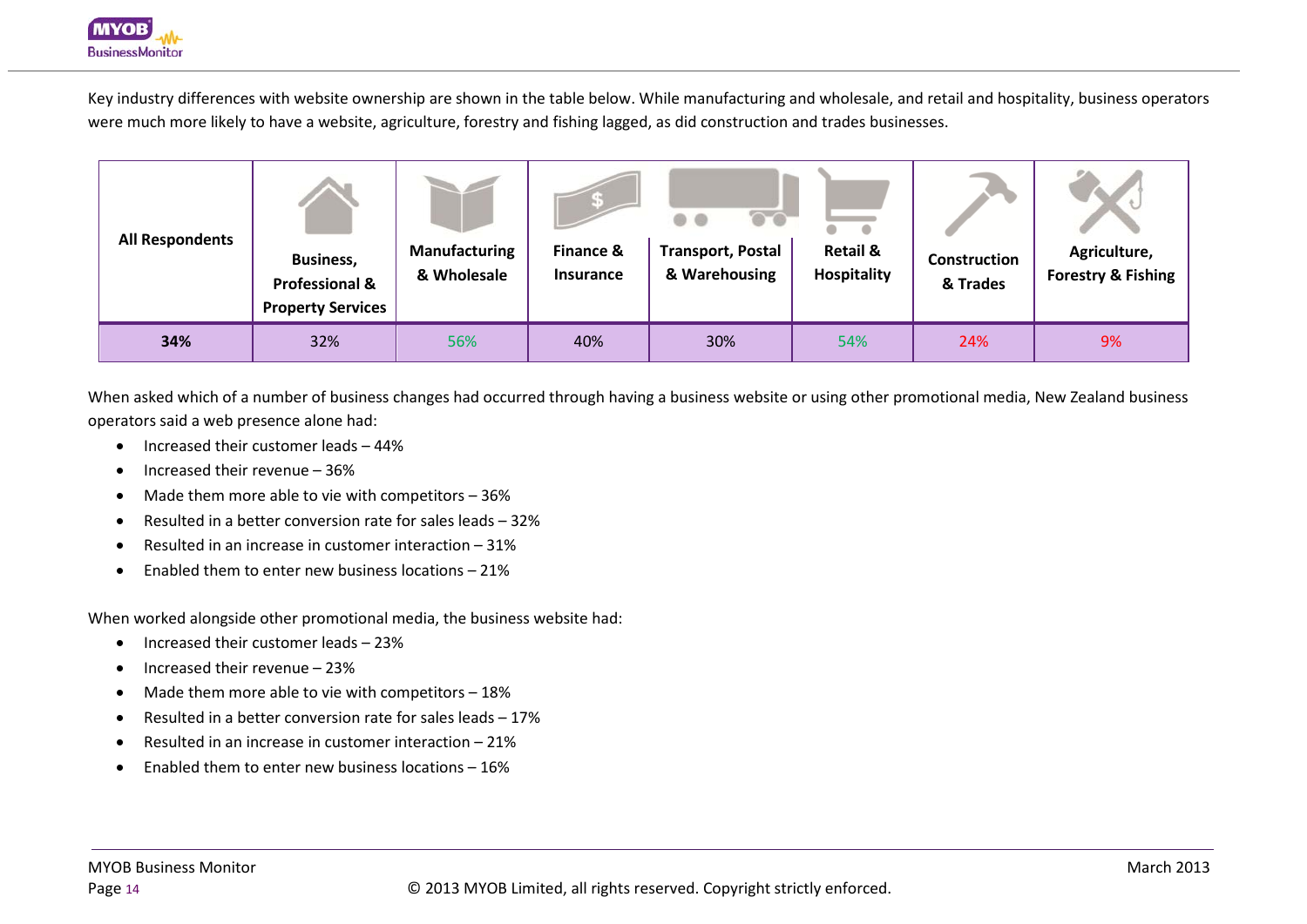

Business operators were also asked about the online business tools they used.

60% were accepting online payments from customers via internet banking, while a further 40% were buying products and services online. Other online payment formats (shopping cart: 7%; mobile app: 8%) were a small minority. As highlighted in the table on the following page, construction and trades businesses were much more likely to use internet banking for payments, while manufacturing and wholesale, and retail and hospitality, businesses were more likely to use their own shopping cart.

Almost half of the business operators (46%) reported using one or more smartphones in the business, and just over a quarter (26%) use tablets. Usage was similar across all industries except agriculture, forestry and fishing businesses, which were much less likely to utilise these technologies.

Marketing tools were also popular, with around one quarter of business operators stating they were used in their business. Retail and hospitality businesses were more likely to use internet marketing, while finance and insurance businesses were more likely to use email marketing.

Other businesses operators most likely to use online tools included:

- Businesses with more than five employees
- Business operators under 65 years of age
- Non-rural businesses
- Businesses with a website
- Businesses using cloud computing
- Businesses with flexible workplaces (both office and home)

| Online tools being used by businesses                             | <b>Feb 13</b> |
|-------------------------------------------------------------------|---------------|
|                                                                   | $(n=1047)$    |
| <b>TECHNOLOGY</b>                                                 |               |
| Use one or more smartphones                                       | 46%           |
| Use one or more tablets (eg iPad)                                 | 26%           |
| <b>INTERNET/EMAIL MARKETING</b>                                   |               |
| Use internet search engines to promote business                   | 25%           |
| <b>Conduct email marketing to customers</b>                       | 24%           |
| <b>BUYING/SELLING ONLINE</b>                                      |               |
| Accept online payment from customers via internet banking         | 60%           |
| Accept online payment from customers via a mobile app             | 8%            |
| Accept online payment from customers via a shopping cart          | 7%            |
| Sell products/services online (eg. eBay, Trading Post, Trade Me)  | 19%           |
| Sell products/services online directly using own website          | 13%           |
| <b>Buy products/services online</b>                               | 40%           |
| <b>SOCIAL MEDIA</b>                                               |               |
| Use any form of social media for business purposes                | 19%           |
| Connect with customers and fans via a business page on            | 18%           |
| <b>Facebook, YouTube or Google+</b>                               |               |
| Share news and updates via a company blog                         | 10%           |
| Communicate via micro-blogging sites such as Twitter              | 6%            |
| <b>BUSINESS NETWORKING</b>                                        |               |
| Network with business colleagues and/or clients on LinkedIn       | 22%           |
| Share business knowledge with others eg. an online business       | 15%           |
| network                                                           |               |
| <b>OTHER</b>                                                      |               |
| Use Skype or VOIP to make free business phone calls               | 21%           |
| Have internet access but do not do any / not interested in any of | 15%           |
| above activities                                                  |               |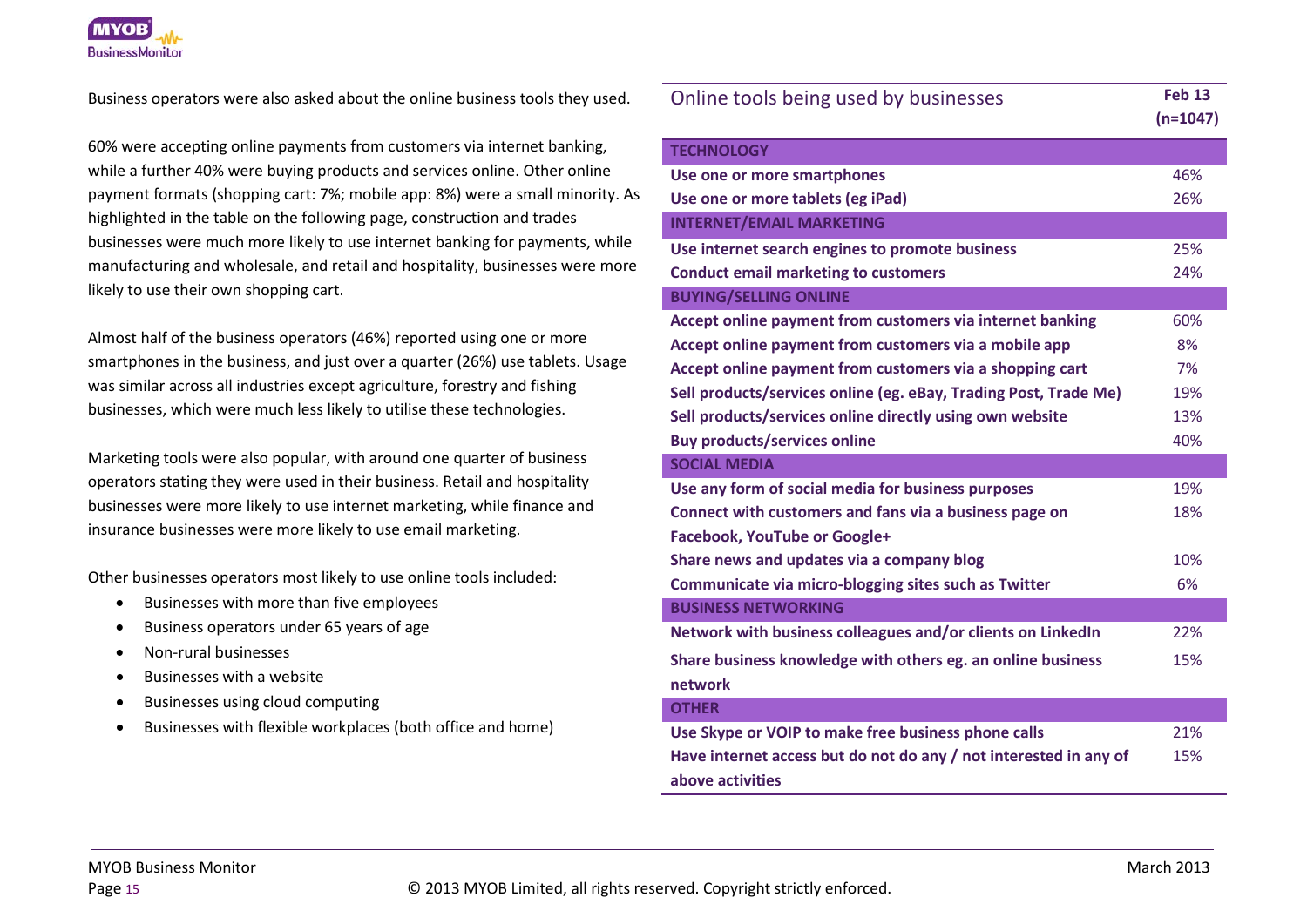

| Tools by business type                                                                        |                                                                           |                                     |                        |                                               |                                           |                                 |                                              |
|-----------------------------------------------------------------------------------------------|---------------------------------------------------------------------------|-------------------------------------|------------------------|-----------------------------------------------|-------------------------------------------|---------------------------------|----------------------------------------------|
|                                                                                               | <b>Business,</b><br><b>Professional &amp;</b><br><b>Property Services</b> | <b>Manufacturing</b><br>& Wholesale | Finance &<br>Insurance | <b>Transport, Postal &amp;</b><br>Warehousing | <b>Retail &amp;</b><br><b>Hospitality</b> | <b>Construction</b><br>& Trades | Agriculture,<br>Forestry &<br><b>Fishing</b> |
| Use one or more smartphones                                                                   | 52%                                                                       | 51%                                 | 55%                    | 46%                                           | 44%                                       | 52%                             | 21%                                          |
| Use on or more tablets (eg iPad)                                                              | 30%                                                                       | 28%                                 | 33%                    | 18%                                           | 30%                                       | 24%                             | 14%                                          |
| Use internet search engines to promote business                                               | 26%                                                                       | 30%                                 | 35%                    | 17%                                           | 38%                                       | 23%                             | 11%                                          |
| <b>Conduct email marketing to customers</b>                                                   | 27%                                                                       | 29%                                 | 43%                    | 19%                                           | 28%                                       | 13%                             | 9%                                           |
| Accept online payment via internet banking                                                    | 57%                                                                       | 74%                                 | 41%                    | 48%                                           | 59%                                       | 77%                             | 53%                                          |
| Accept online payment via a mobile app                                                        | 5%                                                                        | 14%                                 | 7%                     | 4%                                            | 9%                                        | 11%                             | 8%                                           |
| Accept online payment via a shopping cart                                                     | 4%                                                                        | 21%                                 | 6%                     | 2%                                            | 19%                                       | 3%                              | 2%                                           |
| Sell products /services online (eg Trade Me)                                                  | 21%                                                                       | 33%                                 | 10%                    | 10%                                           | 36%                                       | 9%                              | 15%                                          |
| Sell products/services online directly to customers<br>using own website                      | 9%                                                                        | 28%                                 | 21%                    | 10%                                           | 30%                                       | 2%                              | 4%                                           |
| <b>Buy products/services online</b>                                                           | 39%                                                                       | 51%                                 | 20%                    | 16%                                           | 51%                                       | 41%                             | 40%                                          |
| Use any form of social media for business purposes                                            | 20%                                                                       | 20%                                 | 18%                    | 7%                                            | 32%                                       | 14%                             | 4%                                           |
| <b>Connect with customers and fans via a business</b><br>page on Facebook, YouTube or Google+ | 16%                                                                       | 28%                                 | 26%                    | 7%                                            | 37%                                       | 6%                              | 4%                                           |
| Share news and updates via a company blog                                                     | 10%                                                                       | 11%                                 | 23%                    | 5%                                            | 12%                                       | 2%                              | 4%                                           |
| Communicate via micro-blogging sites eg Twitter                                               | 9%                                                                        | 8%                                  | 9%                     | 0%                                            | 7%                                        | 1%                              | 2%                                           |
| Network with business colleagues and/or clients<br>on LinkedIn                                | 30%                                                                       | 28%                                 | 40%                    | 9%                                            | 11%                                       | 11%                             | 2%                                           |
| Share business knowledge with other operators<br>(e.g. online business networks)              | 15%                                                                       | 16%                                 | 22%                    | 9%                                            | 17%                                       | 12%                             | 8%                                           |
| Use Skype or VOIP to make free business calls                                                 | 26%                                                                       | 28%                                 | 29%                    | 11%                                           | 18%                                       | 10%                             | 10%                                          |
| Have internet access but do not do any / not<br>interested in any of above activities         | 14%                                                                       | 17%                                 | 7%                     | 27%                                           | 8%                                        | 13%                             | 28%                                          |
| <b>Green = Significantly higher than total</b>                                                | <b>Red = Significantly lower than total</b>                               |                                     |                        |                                               |                                           |                                 |                                              |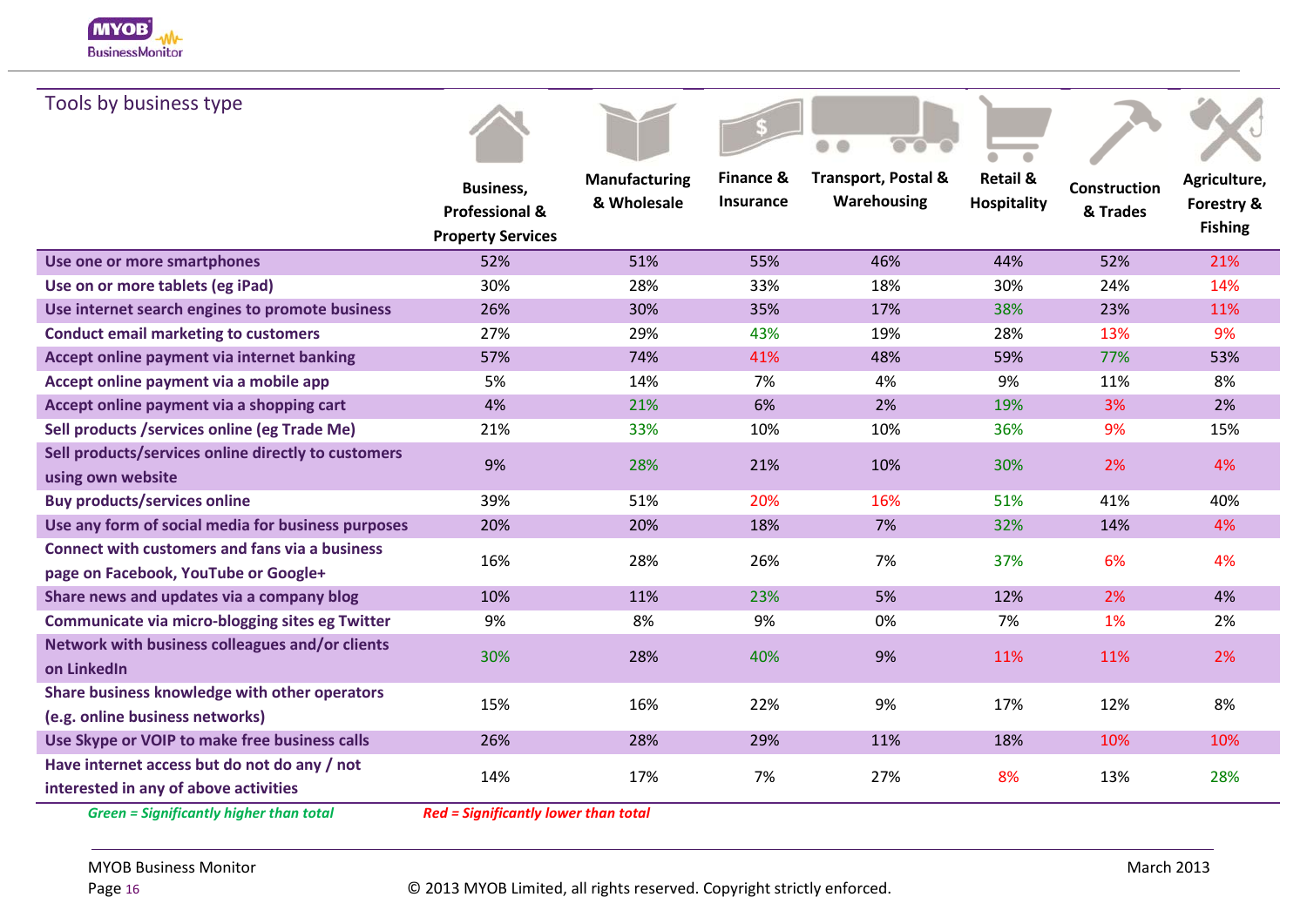# **Only half were satisfied with internet access**

Just over half of New Zealand's business operators (53%) were either very satisfied (13%) or quite satisfied (39%) with their internet access (i.e. speed, reliability,) in terms of it enabling their business' health and its ability to grow.

However, there were some significant differences:

- Wellington based businesses were much more satisfied (65%), particularly when compared to rural businesses (45%)
- Medium-sized businesses were more satisfied (72%), particularly when compared to sole traders (51%)

# **Telephony bundling more common than not**

Just over half (53%) bundled internet and landline, while a further 26% also included mobile services. 16% of did not currently bundle any of their telephony services.

When compared to the overall results, Gen Y business operators were much more likely to they bundle internet and mobile only (21%), while mediumsized businesses were more likely to bundle all three (60%).

# **Professionally branded email the way to go**

The majority (85%) had a professionally branded website (e.g. [john.smith@businessname.co.nz](mailto:john.smith@businessname.co.nz) rather than [john.smith@hotmail.com\)](mailto:john.smith@hotmail.com). Auckland operators were the most likely to have a professionally branded email address (92% compared to 77% of those outside the three largest cities).





**Telephony bundling**

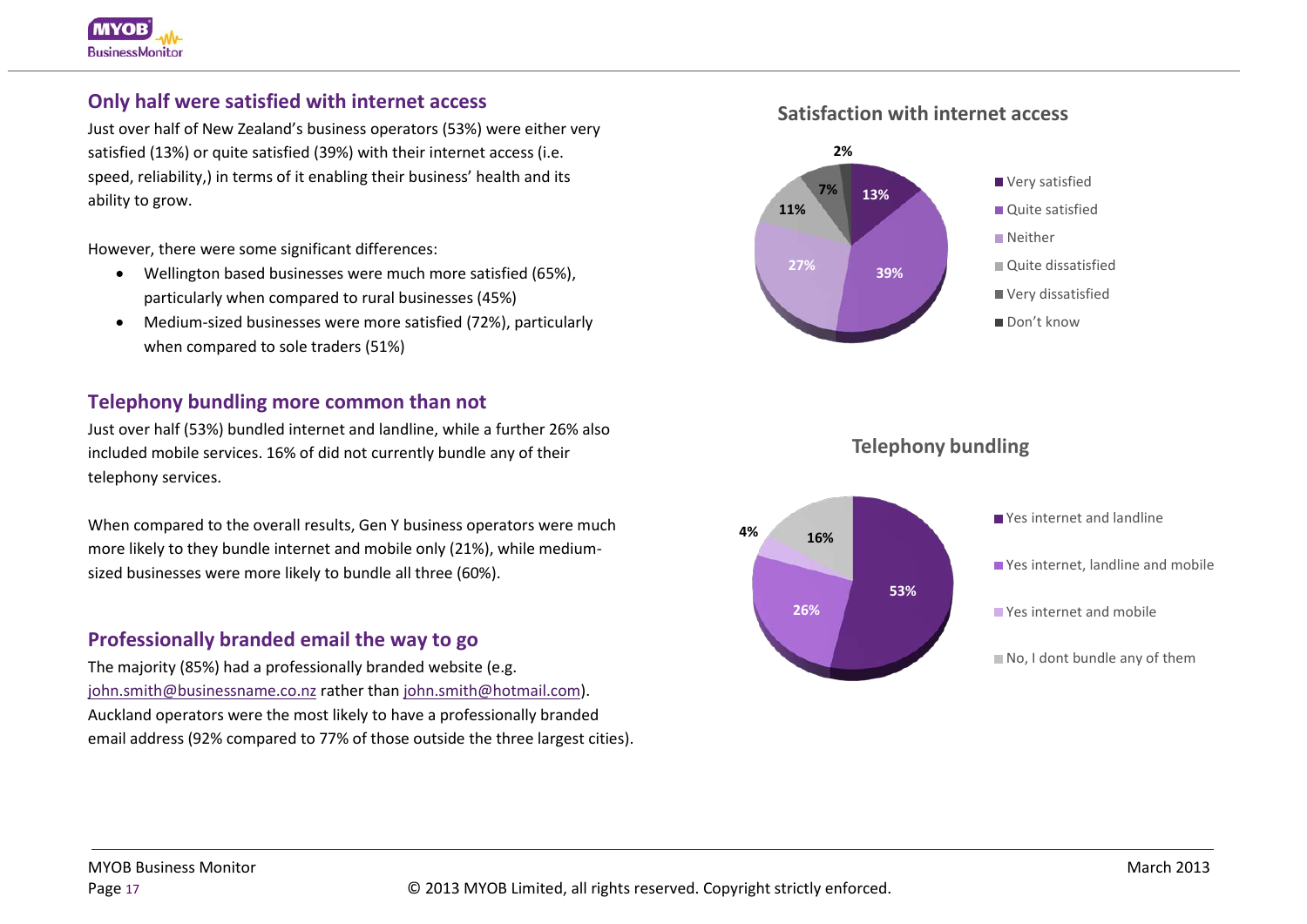# TELEWORKING

Just under half of the business operators interviewed utilised some form of teleworking within their business, while 53% had employees working only from their business premises.

Teleworking was more likely to be used by:

- Medium sized businesses (76%)
- Auckland business operators (53%, compared to 29% in rural locations)
- Business, professional and property services (57%) and construction and trades (57%). This compared to 34% of those in retail and hospitality and 24% of those in agriculture, forestry and fishing.



**Incidence of teleworking**

| <b>All Respondents</b>                                 | <b>Business,</b><br><b>Professional &amp;</b><br><b>Property Services</b> | <b>Manufacturing</b><br>& Wholesale         | Finance &<br><b>Insurance</b> | $\overline{\bullet}\bullet\bullet$<br>Ð<br><b>Transport, Postal &amp;</b><br>Warehousing | $\bullet$<br>$\bullet$<br><b>Retail &amp;</b><br>Hospitality | Construction<br>& Trades | Agriculture,<br>Forestry &<br><b>Fishing</b> |
|--------------------------------------------------------|---------------------------------------------------------------------------|---------------------------------------------|-------------------------------|------------------------------------------------------------------------------------------|--------------------------------------------------------------|--------------------------|----------------------------------------------|
| Work mainly from another<br><b>location</b>            | 21%                                                                       | 11%                                         | 12%                           | 13%                                                                                      | 12%                                                          | 35%                      | 12%                                          |
| Work partly from home/<br>partly from another location | 36%                                                                       | 30%                                         | 30%                           | 21%                                                                                      | 21%                                                          | 22%                      | 21%                                          |
| Only work from the<br>business premises                | 43%                                                                       | 60%                                         | 58%                           | 65%                                                                                      | 66%                                                          | 43%                      | 66%                                          |
| <b>Green = Significantly higher than total</b>         |                                                                           | <b>Red = Significantly lower than total</b> |                               |                                                                                          |                                                              |                          |                                              |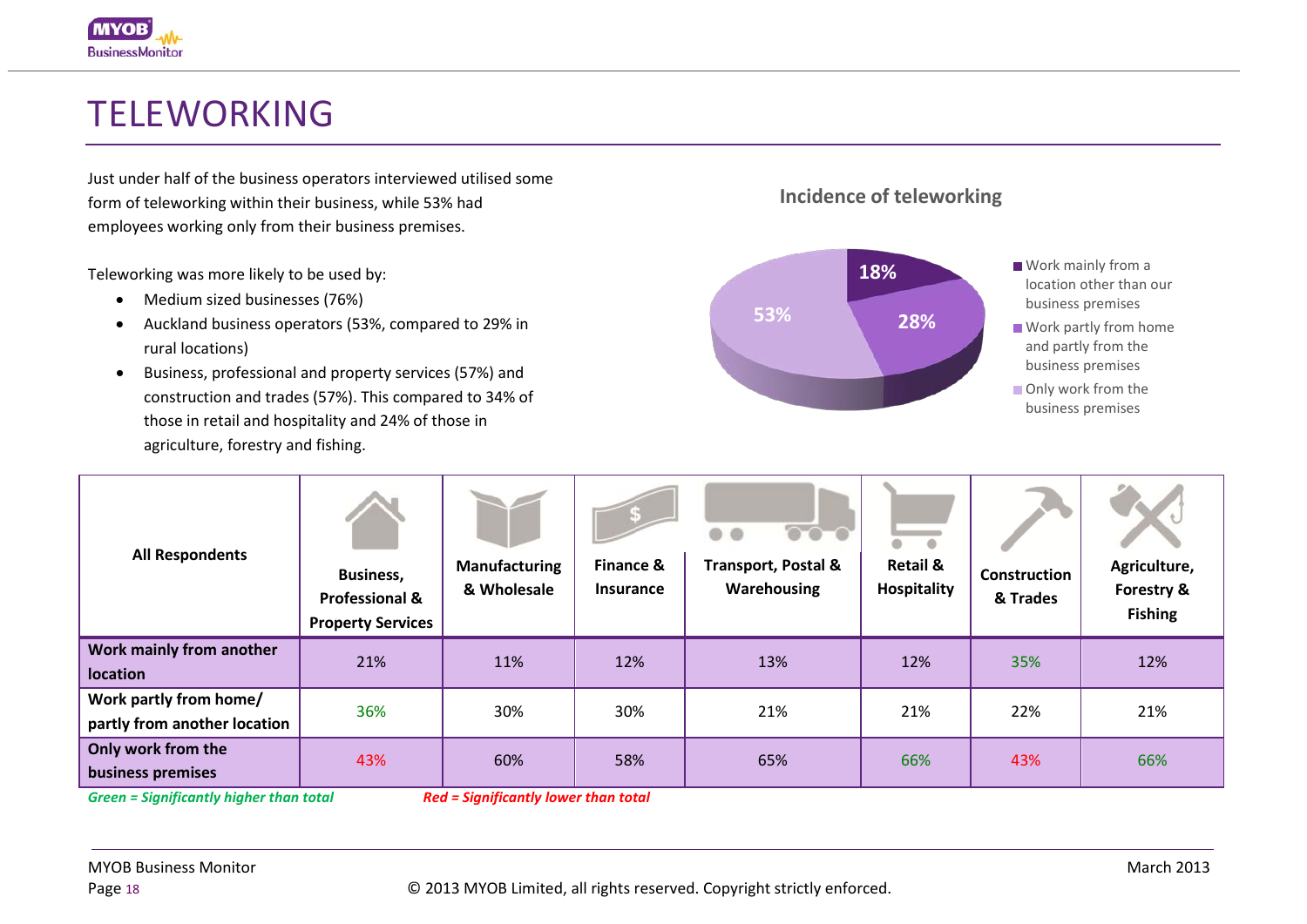

To assist with teleworking, business operators were most likely to use email (74%), a laptop/computer (61%) and a smartphone (51%). Instant messaging was utilised by almost a quarter of business operators (23%).

Teleworking was seen to provide a number of business benefits, with the top three being

- Greater employee productivity (27%)
- Reduced travel costs (26%)
- Happier employees (24%)

| How have these technologies benefitted the business | Total     |
|-----------------------------------------------------|-----------|
|                                                     | $(n=487)$ |
| <b>Employees are more productive</b>                | 27%       |
| Travel costs have been reduced                      | 26%       |
| <b>Employees are happier</b>                        | 24%       |
| Overall IT performance has been improved            | 19%       |
| My business's carbon footprint has been reduced     | 16%       |
| IT issues have been reduced                         | 14%       |
| Happier business manager/s                          | 14%       |
| I can hire employees living in any location/s       | 13%       |
| IT costs have been reduced                          | 13%       |
| Premises rental costs have been reduced             | 9%        |
| The number of employee sick days has dropped        | 5%        |
| I can attract higher quality staff                  | 5%        |
| <b>Other</b>                                        | 15%       |

| Technologies used to assist teleworking | Total<br>$(n=487)$ |
|-----------------------------------------|--------------------|
| <b>Email</b>                            | 74%                |
| Laptop/computer                         | 61%                |
| <b>Smart phone</b>                      | 51%                |
| Instant messaging                       | 23%                |
| <b>Cloud computing services</b>         | 17%                |
| Security software / firewall            | 17%                |
| <b>Telephone conferencing</b>           | 13%                |
| <b>VOIP</b>                             | 10%                |
| <b>VPN (virtual private network)</b>    | 8%                 |
| Router at the teleworker's premises     | 8%                 |
| Videoconferencing                       | 7%                 |
| Other                                   | 8%                 |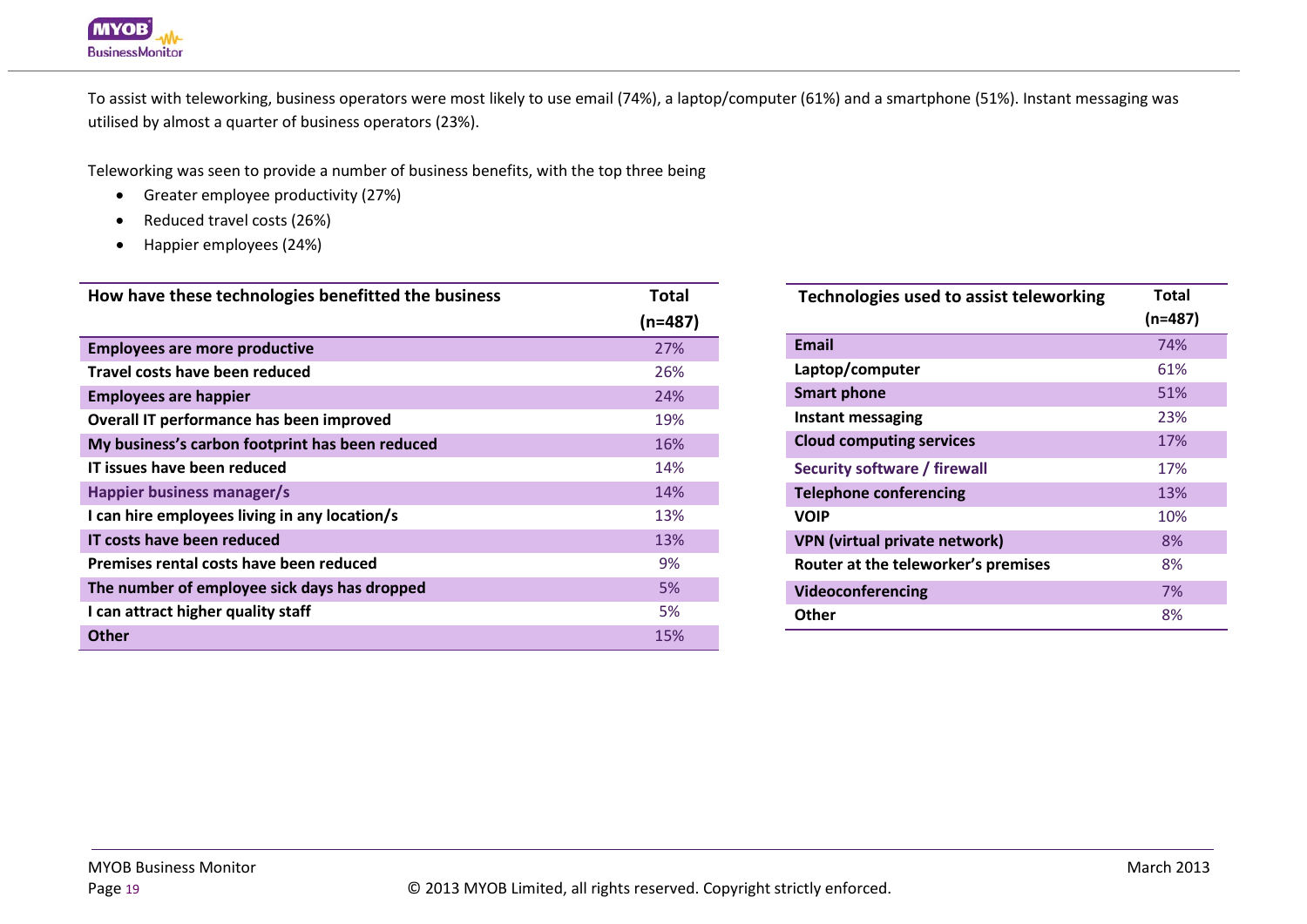# ACCOUNTANCY SERVICES

This wave, business operators were asked questions relating to the type of services provided by accountants and the value obtained from these services. The majority (57%) indicated they had a tax relationship only with their accountant, and a further 15% had no accountant relationship.

The 28% of operators that cited an advisor/consulting relationship were asked what services were the most valuable. As indicated below, compliance was still perceived to be the most valuable service (cited by 91% of these operators). This was followed by advice on managing money then advice on growth strategies.

| Top three most valuable services provided by accountant                | Total<br>$(n=297)$ |
|------------------------------------------------------------------------|--------------------|
| Keeping my business compliant with tax, payroll and other regulations  | 91%                |
|                                                                        |                    |
| Advice on how to best manage the money that flows through my           | 43%                |
| <b>business</b>                                                        |                    |
| Advice on strategies that will help me grow my business                | 33%                |
| Providing me with the right advice and documentation for obtaining     | 25%                |
| funds to grow the business                                             |                    |
| Advice on what operational business moves to make e.g. setting pricing | 17%                |
| Benchmarking my business results against others                        | 9%                 |
| Helping me create a business plan                                      | 9%                 |
| Restructuring my business for resale                                   | 6%                 |

## **Relationship with accountant**



The majority of operators who maintained an advisor/consulting relationship with their accountant were very satisfied with the services provided. Almost nine in ten (89%) found the services valuable (49% very valuable; 41% quite valuable).

# **Value of accountant's services**

 $\blacksquare$  Very valuable  $\blacksquare$  Quite valuable  $\blacksquare$  Neither  $\blacksquare$  Relatively invaluable

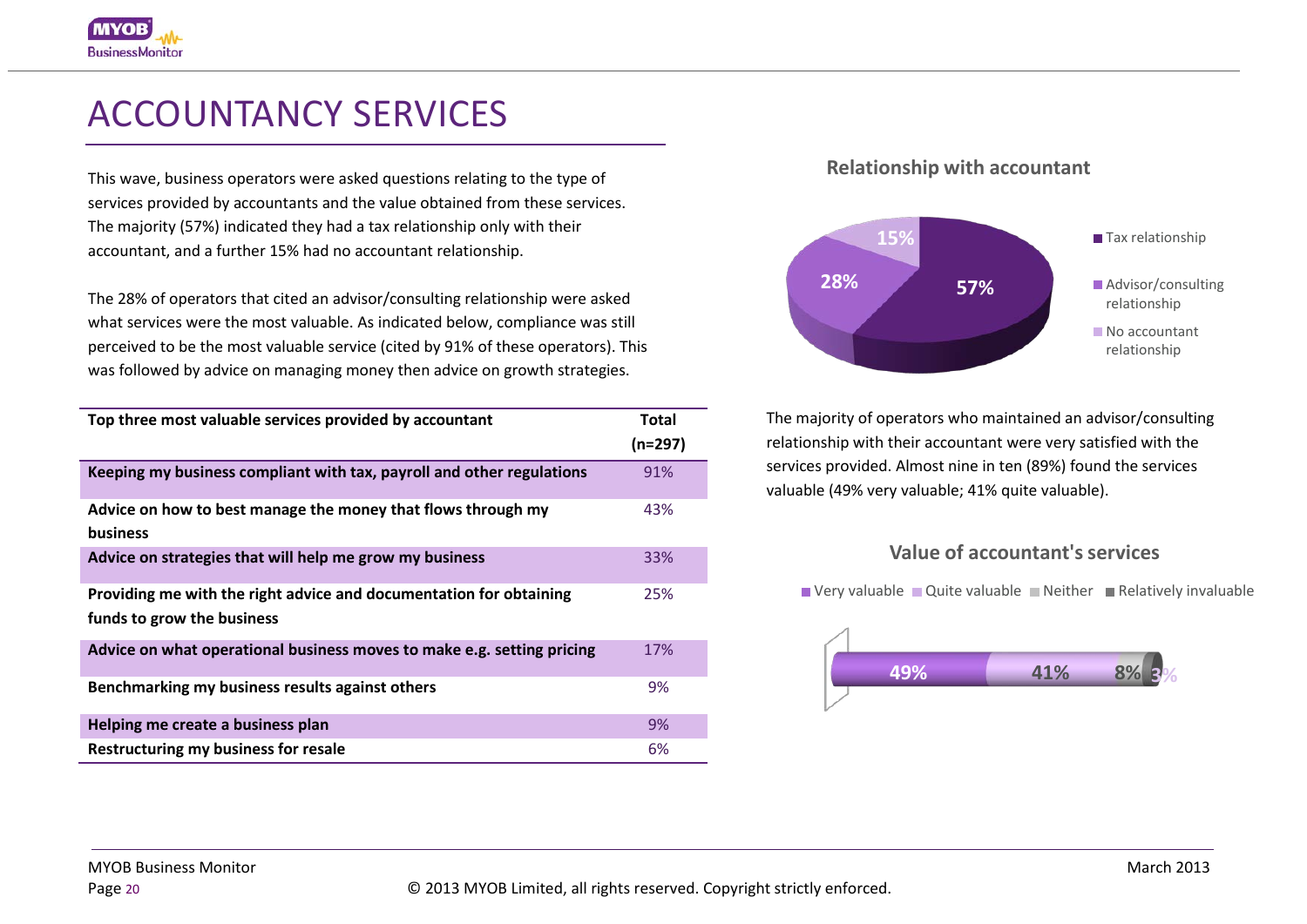# GOVERNMENT

More than one quarter of business operators (29%) expressed dissatisfaction with the level of government support for businesses such as theirs.

Dissatisfaction remained constant from the May 2012 survey, which was well above the level of dissatisfaction recorded in March 2011.

Dissatisfaction levels were fairly consistent across all the various business categories within the research. However, the following differences were noted:

- Businesses that reported a revenue rise in the last 12 months were less dissatisfied (22% compared to 39% of those whose revenue fell), and
- Businesses in the Bay of Plenty were more dissatisfied (44% compared to 23% of Christchurch businesses)

**Dissatisfaction with Government support**



Business operators were also asked about policies that might influence their voting intentions for or against the party promoting them. As can be seen on the table following, the most popular initiatives were simplification of provision tax rules and processes (78%), increased Government funding for skills, training and apprenticeship programmes (71%) and moves to make it easier to meet health and safety compliance obligations (63%).

At the other end of the scale, the sale of State assets and extension of the paid parental leave program were more likely to cause business operators to vote against the party offering them (43% and 45% respectively).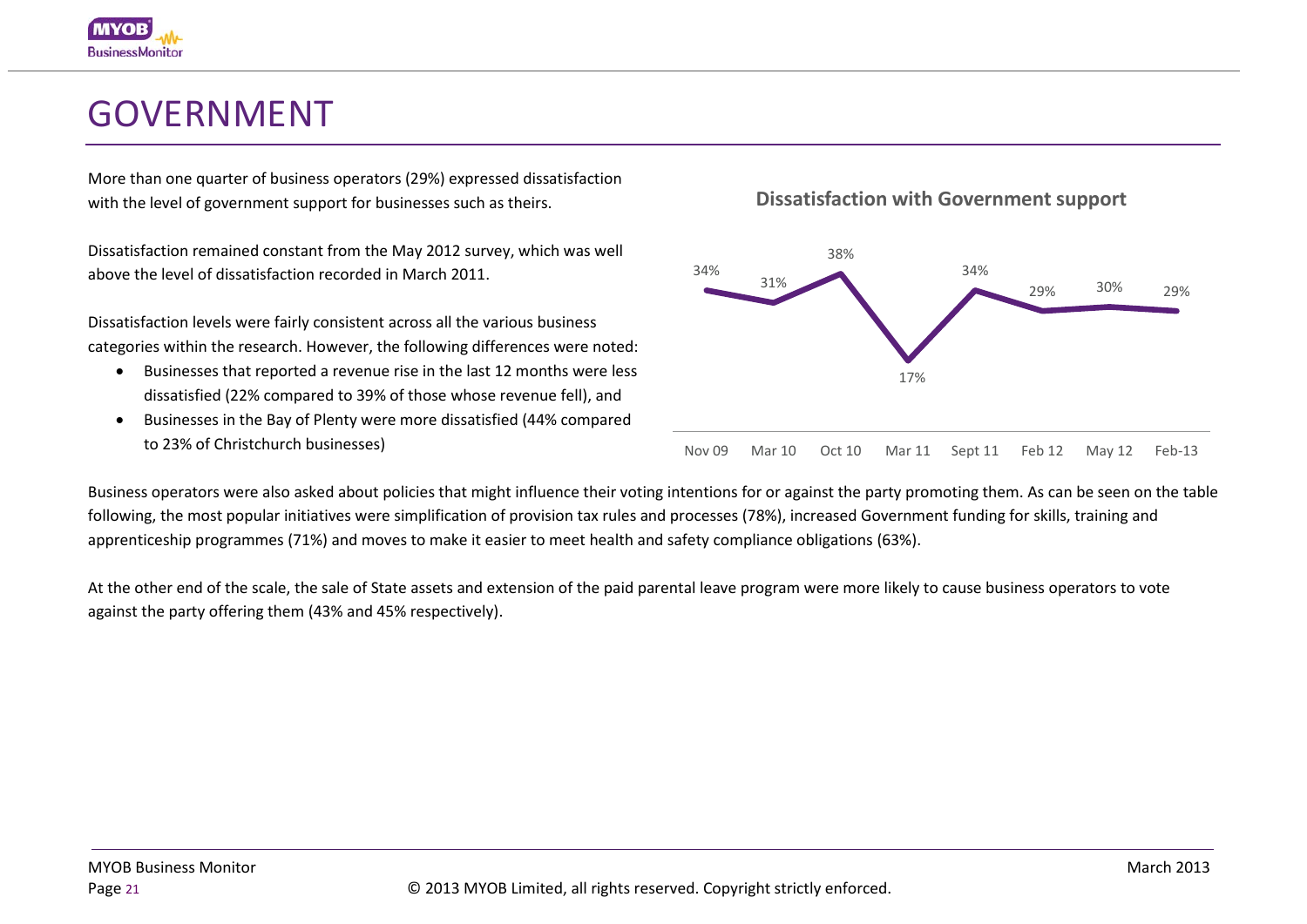

|                                                                                                       | <b>For</b> | <b>Against</b> |
|-------------------------------------------------------------------------------------------------------|------------|----------------|
| Simplification of provisional tax rules and processes to make it easier for businesses to accurately  | 78%        | 3%             |
| determine and meet their tax obligations                                                              |            |                |
| Increased Government funding for skills, training and apprenticeship programmes                       | 71%        | 3%             |
| Moves to make it easier to meet your health and safety compliance obligations                         | 63%        | 3%             |
| Simplification of PAYE rules and processes to make it easier for businesses to accurately pay         | 57%        | 2%             |
| employees                                                                                             |            |                |
| Further cutting Government expenditure to balance the budget and return to surplus faster             | 55%        | 14%            |
| Requiring businesses to give a "first look" to unemployed New Zealanders before approving the use of  | 52%        | 14%            |
| temporary migrant workers                                                                             |            |                |
| Simplification of the Holidays Act to make it easier for businesses to determine and manage all types | 51%        | 5%             |
| of leave for employees                                                                                |            |                |
| The introduction of a 'Starting Out' wage for Young People                                            | 50%        | 14%            |
| The re-introduction of Research & Development tax credits for businesses                              | 50%        | 6%             |
| Limiting the scope of City and Regional Council's responsibilities to the core services of local      | 48%        | 14%            |
| infrastructure, public services and regulatory functions                                              |            |                |
| The sale of State Assets                                                                              | 27%        | 43%            |
| The expansion of Paid Parental Leave Period from 14 weeks to 26 weeks                                 | 22%        | 45%            |